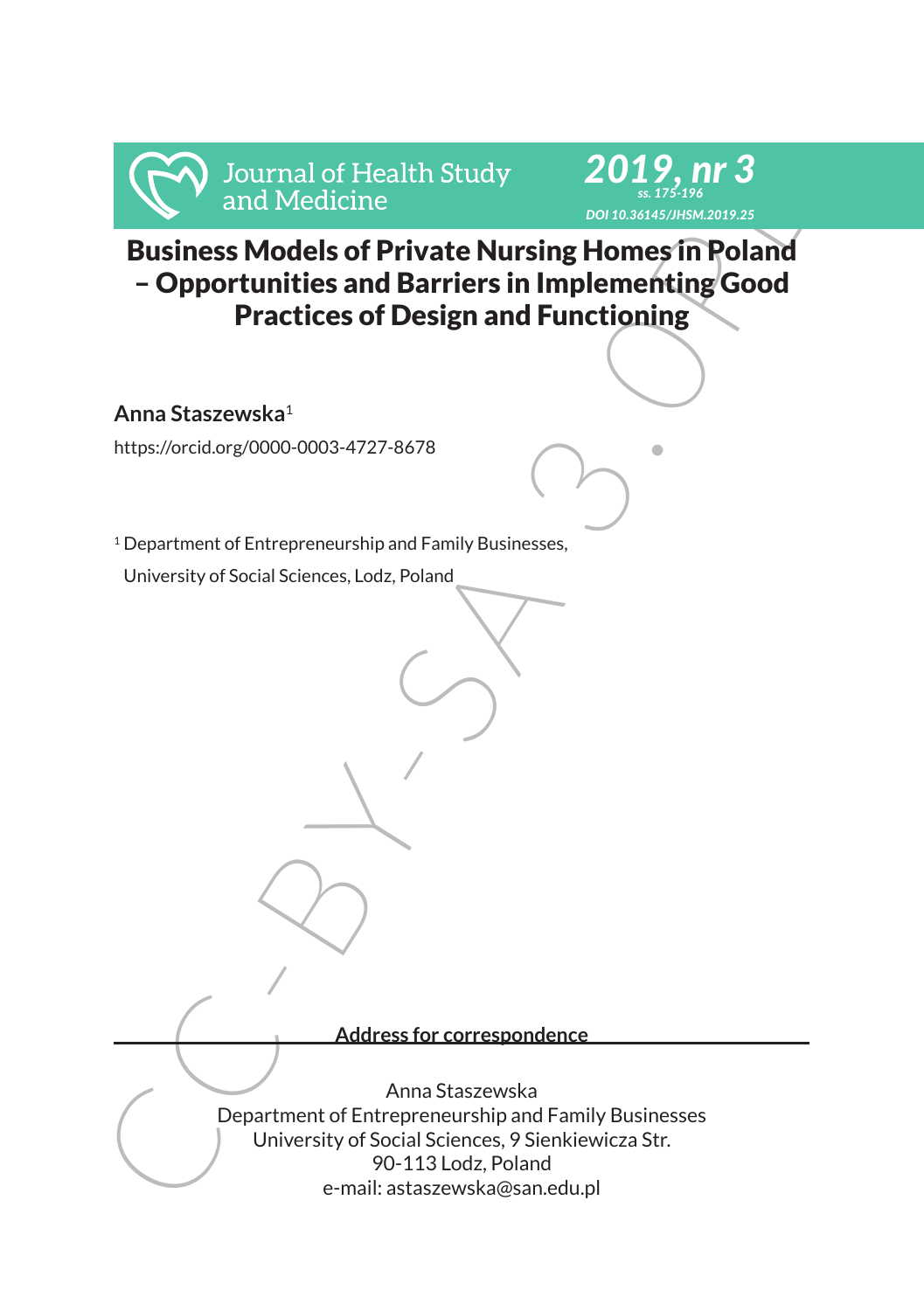### *Abstract*

Abstract<br>
Dynamic demographic as well as socio-economic changes caused new niche<br>
Dynamic demographic as well as socio-economy sector. The yading of globia<br>
on the health services market – silver economy sector. The yading *Dynamic demographic as well as socio-economic changes caused new niche on the health services market – silver economy sector. The value of global spending in the silver economy area, only in the private sector, is estimated at USD 15 trillion in 2020 and an upward trend is expected. The aim of this work is to analyse the opportunities and barriers in implementing good practices of design and functioning of business models of private nursing homes in Poland. The research material were the Internet sources of entities providing living services for people over 65 years of age, organisational documentation of companies and available literature. The analysis was based on meta-analysis. The results of the analysis of the above-mentioned sources of information and entities operating on the Polish market indicate that in Polish conditions there are no guidelines, especially in the formal, legal and organisational areas. Moreover, the paper indicates practical examples of opportunities and barriers in implementing good practices of design and functioning of business models of private nursing homes in Poland.*

*Key words: private nursing homes, silver economy, business models*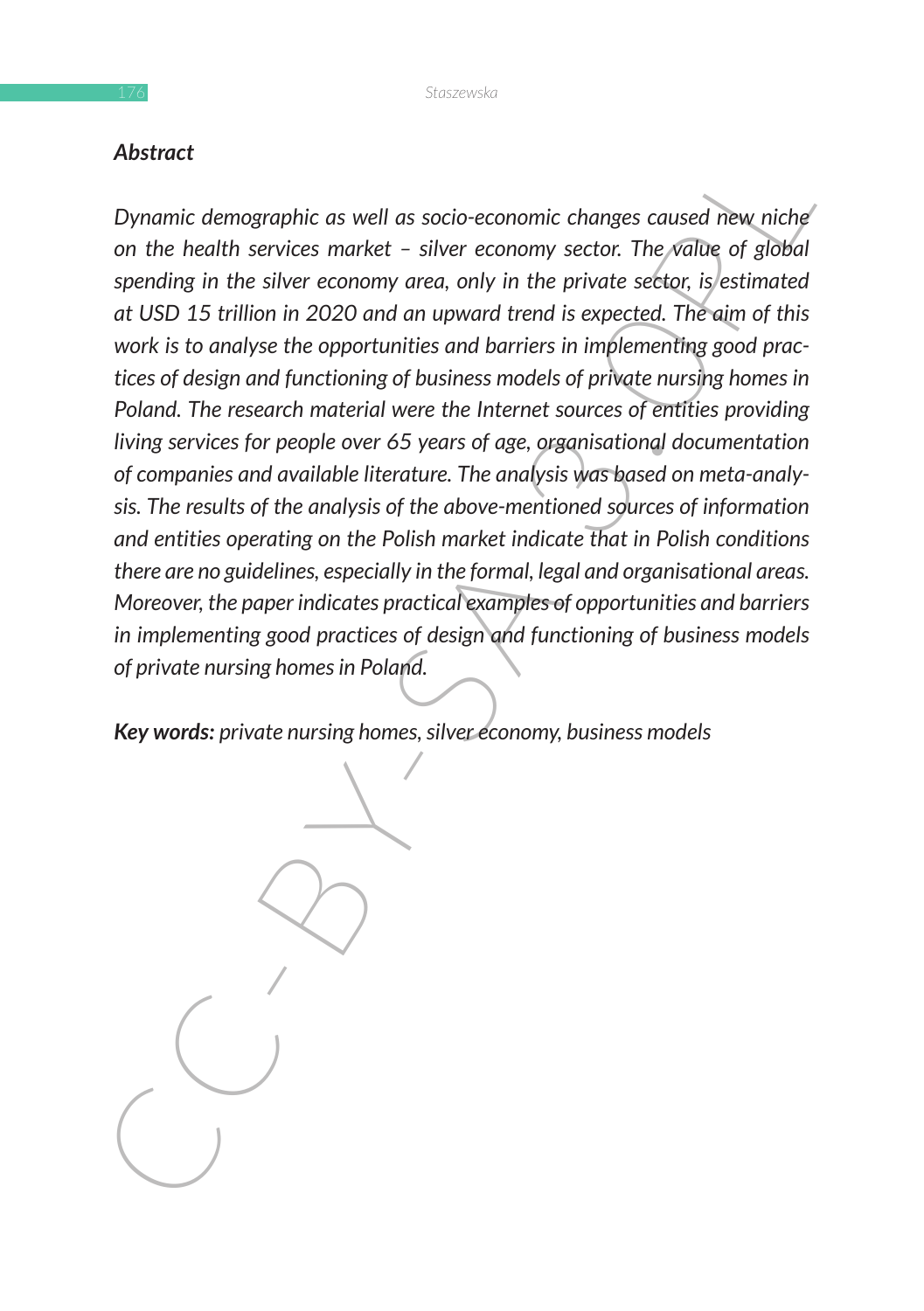### **Introduction**

In the countries of the European Union, as well as in the USA, entrepre-<br>news are easer to see the economic potential in the globa<sup>7</sup>demographic<br>changes. The value of global spending in the silver economy area, only in<br>the In the countries of the European Union, as well as in the USA, entrepreneurs are eager to see the economic potential in the global demographic changes. The value of global spending in the silver economy area, only in the private sector, is estimated at USD 15 trillion in 2020 and an upward trend is expected. Over the years, demographic change has led to the creation of a completely new niche on the medical and social services market (mainly at the local level) – the silver economy sector. Statistical data indicate that there are about 8.8 million people over 60 years of age in Poland, who also constitute a large group of recipients of various types of services in the emerging silver sector of the economy. The market is becoming more and more absorbent, systematically gaining customers (the natural consequence of the society ageing and getting wealthier). It should be noted that market development will not be possible if the needs of individual groups of seniors are not properly identified and confronted with their financial and health capabilities and market requirements, which for some entrepreneurs is an obstacle, and for others an opportunity for market development, stabilisation or advantage.

In Polish conditions, this niche is still formally, legally and organisationally suspended between health and social care, legally unregulated, which can be an opportunity as well as a challenge for entrepreneurs. The results of the preliminary analysis of the available literature indicate that entrepreneurs create and use already existing business models of activities focused on living and caring services, but in Polish conditions it is still a fresh and unrecognised topic. At the same time, it is worth noting that in scientific literature the definitions of the "business model" are extremely different, opposite, or even contradictory, which causes a problem [1]. Therefore, it is necessary to deepen the analysis and obtain reliable information and organise knowledge on the possibilities and success of providing living services to people over 60 years of age in Poland in comparison to other countries [2].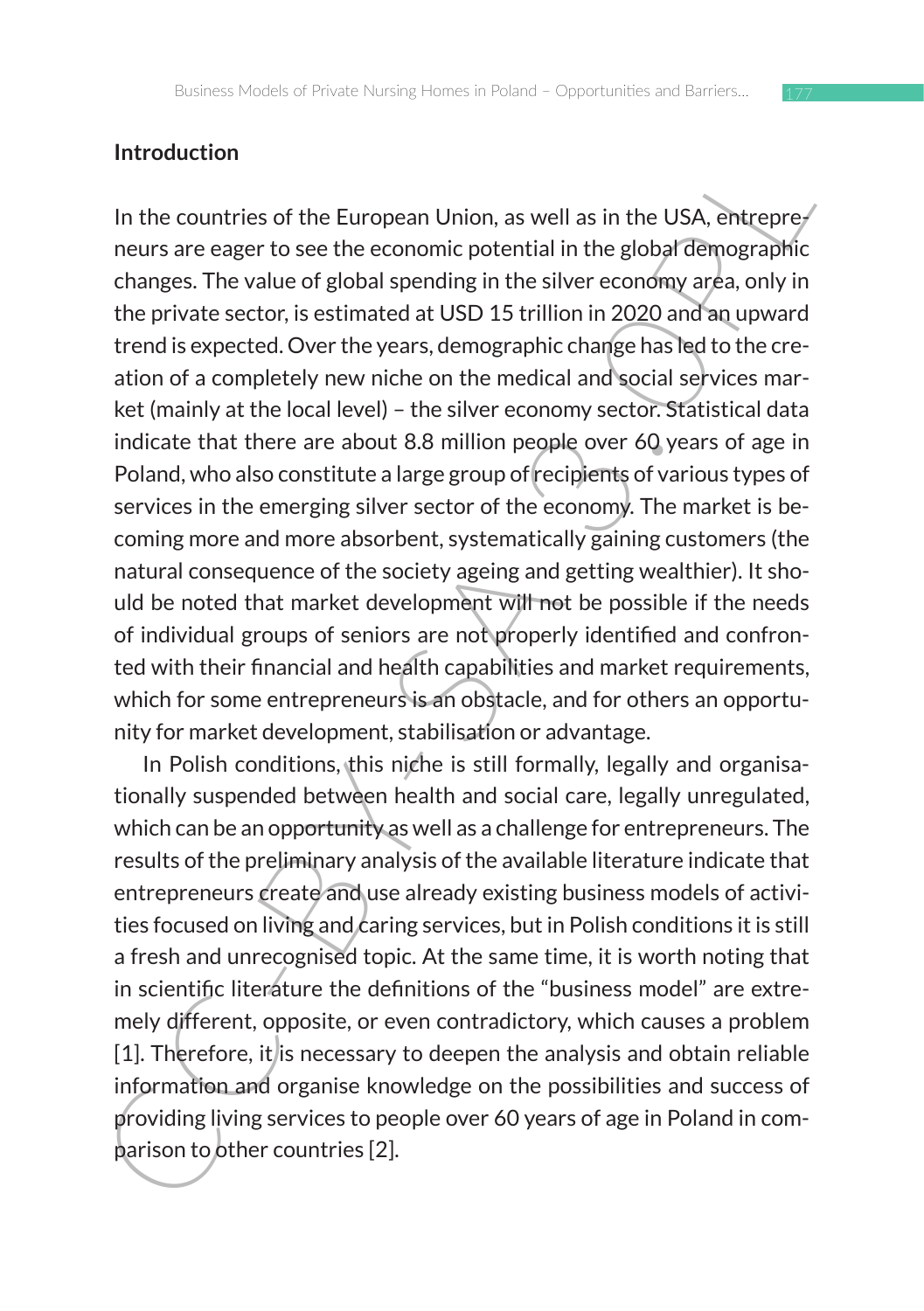### **Material and methods**

Material allumetrious<br>
This paper is based on a descriptive analysis of available scientific literary<br>
there, literaris some across, reports and other studies on business models of<br>
activities aimed at providing living and This paper is based on a descriptive analysis of available scientific litera $\ell$ ture, Internet sources, reports and other studies on business models of activities aimed at providing living and care services for seniors in Poland in comparison to other European Union and US countries.<sup>1</sup> The data necessary to conduct the analysis also included information obtained from websites on the functioning of specific cases, e.g. The Green House Project [3] – today a business activity carried out throughout the United States, which since 2001 began to expand into the senior services market, distinguished by an idea and a mission.

On the basis of the collected data the paper indicates opportunities and barriers in implementing good practices of design and functioning of business models, while indicating why they work in the given environment and how to adjust them to Polish conditions.

The research aim is to analyse the good practices in building and implementing the business models of activity focused on providing primarily benefits for people over 60 years of age in Poland. The paper discusses the classic forms of conducting such business – nursing homes, but also other solutions including housing estates, apartments and "blocks" designed to meet the needs of this niche. Based on the analysis, the challenges and barriers that private enterprises are currently facing are identified, as well as the possibilities and opportunities that will allow them to increase the efficiency of operations in this sector.

<sup>&</sup>lt;sup>1</sup> Silver economy is a concept that takes into account the systemic approach, mainly on the social and economic level. It is a system that should primarily respond to the actual needs and expectations of the target group (seniors – people over 60), while taking into account their capabilities. The system's areas of operation also take into account the determinants of demand and supply. In addition, system activities are directed not only at satisfying strictly health needs, but also at counteracting social exclusion of this group.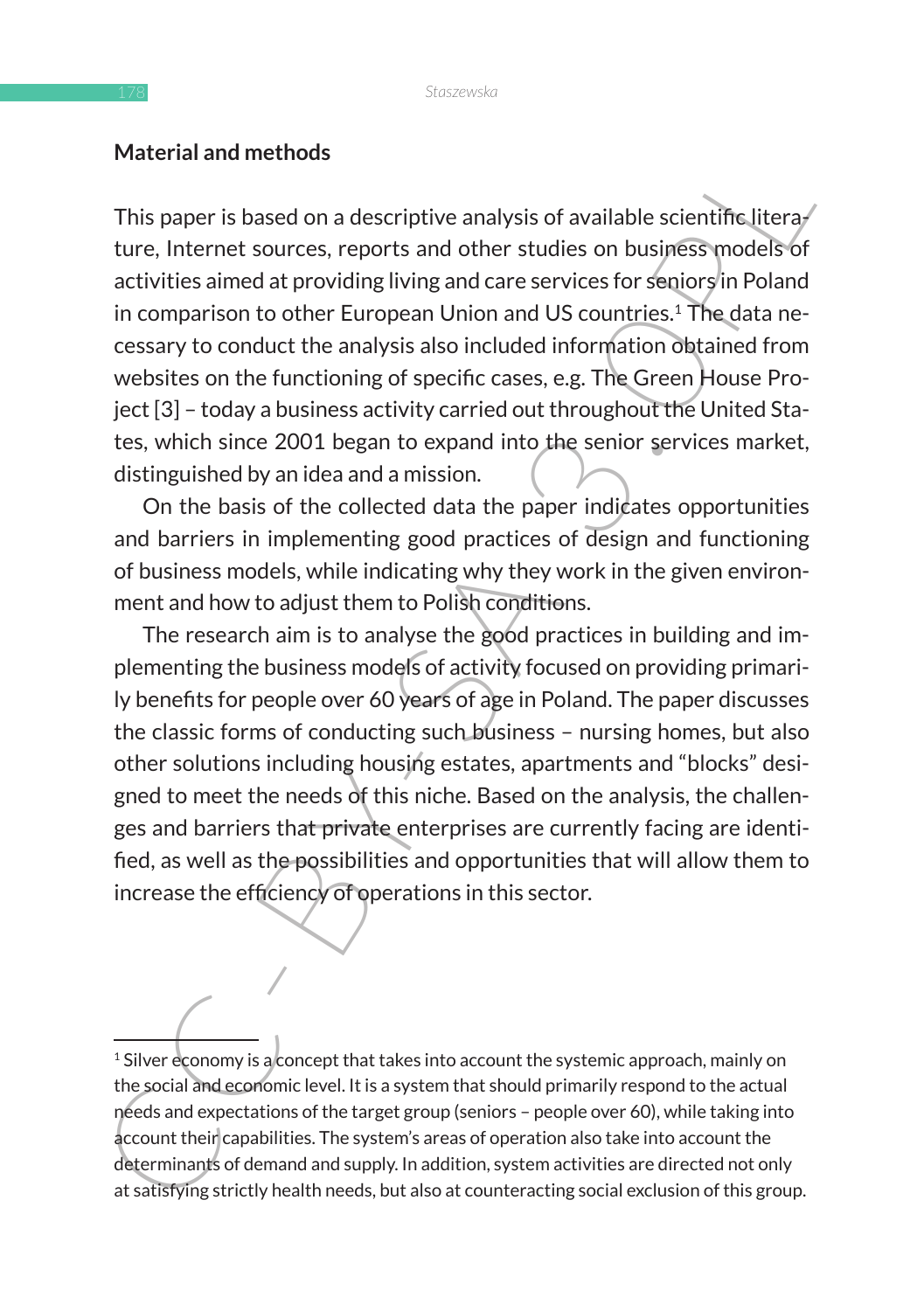# **Architecture of business model of activity focused on providing domestic services and market realities of the private sector of the silver economy**

From the point of view of socio-cultural conditions, including health awareness or the wealth level of seniors in Poland, the entrepreneurs are facing the challenge: how to provide seniors with services which will actually be tailored to their needs and capabilities, while taking into account market reality.

Artmeteure on usiness model of activity included uniprowing<br>domestic services and market realities of the private sector of the<br>silver economy<br>From the point of view of socio-cultural conditions, including health awa-<br>rene According to data on the current and future condition of **long-term care** [4], there is a lack of infrastructure and qualified staff in Poland that would make possible achieving the goals of Long-Term Senior Policy in Poland [5], including providing conditions supporting active ageing of the society [6]. For the purpose of literature analysis, it was necessary to systematise such concepts as: "long-term care", "business model", "silver economy". Those three in the subject literature are variously defined, the result of which is "concept blurring", which in practice causes problems (not only to entrepreneurs, but also, e.g., control bodies) of organisational and formal and legal nature, both in public and private sector. According to the provisions of the Act on/medical activity, the long-term care falls within the scope of stationary and 24-hour health services other than hospital services [7]. The indicated description includes not only services for people over 60 years of age, but also chronically ill. A more precise definition was given by the World Health Organization, but it mainly refers to social rather than health policy, which can cause complications in running business activity "at the border" of two branches of the economy.

**Silver economy** is a concept which should be included in the scope of services provided within long-term care, but is definitely wider. The initial assumptions of the "silver economy" referred only to the economic system, which focused on meeting the needs of people over 60 years of age. Demand was to be created by actively involving seniors in building and developing the market, using their knowledge, experience and skills, and their potential. Ultimately, this idea spread quickly across Europe,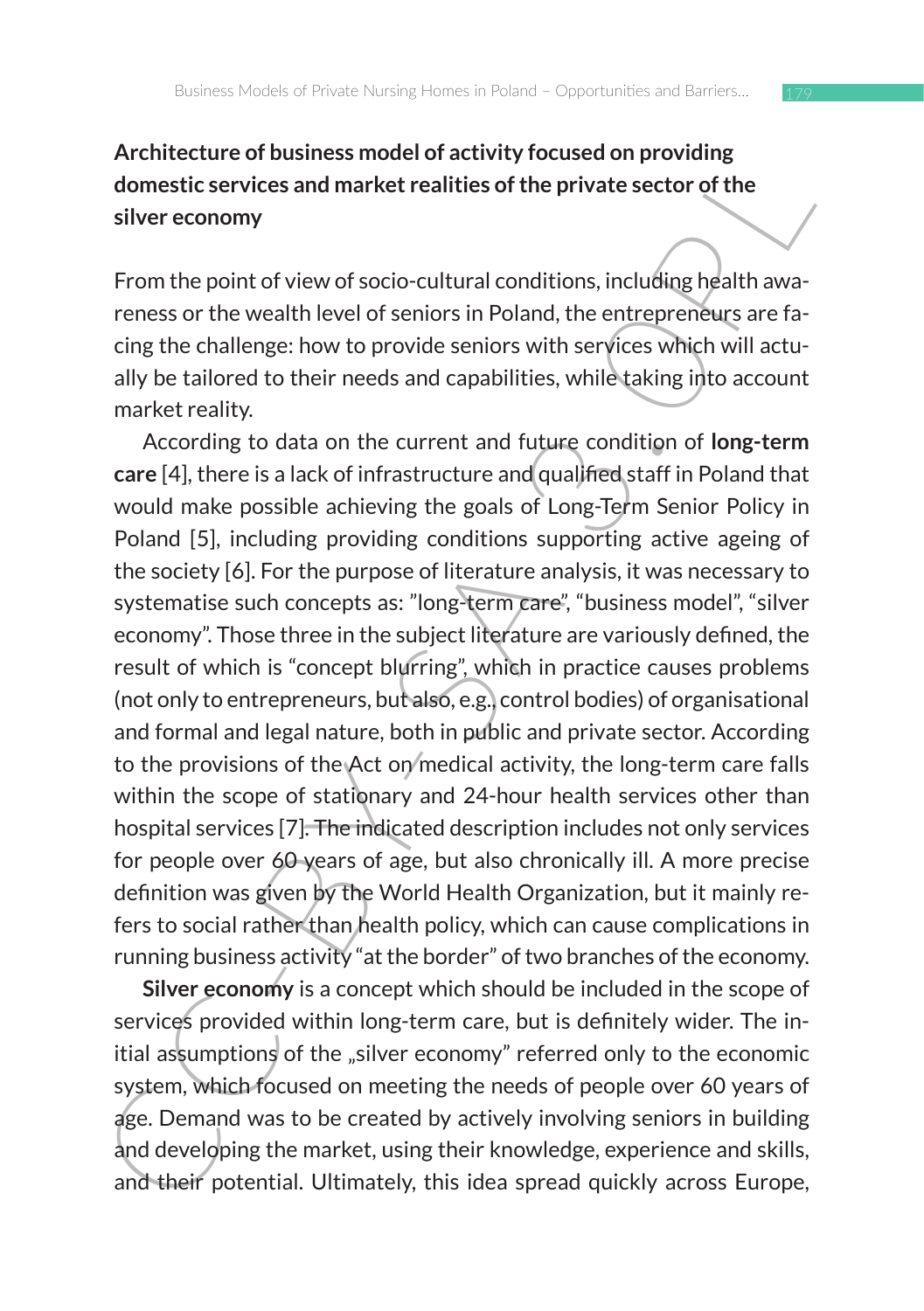drain and princing and on the economy joint, According the Browisians of the document "Growing the European Silver Economy", the silver economy is defined as an economic opportunity, an opportunity that is associated with creating a dynamically developing field of the economy [8]. According to the provisions of the document "Growing the European Silver Economy", the silver economy is defined as an economic opportunity, an opportunity that is associated with the ageing of the society, and thus with the special needs of populations over 50 years of age [9]. The ageing population was divided into three groups (according to the "needs" criterion of the target group) into: active, "fragile" and "dependent" society, because it is the effects of such division that segment seniors as consumers on the silver economy services market. The value of global spending in the silver economy area, only in the private sector, is estimated at USD 15 trillion in 2020 and an upward trend is expected. In the EU public sector, the expenditure currently accounts for around 25% of GDP, and when analysing government expenditure, these are averaged values of 50% – with an assumed growth of 4% by 20602.

Observing the market, one can see a pattern where in the private sector most offers (both regarding the provision of living and care services) are directed to the first group - the active society. Currently, both in Europe and the USA, this market is characterised by the highest growth dynamics. It is connected primarily with the decision-making and financial possibilities of the interested parties themselves, the increase of their awareness as consumers and the society growing wealthier. Emergence of new consumer markets in the private sector determines the need of balancing the public spending on senior care. At the same time the demand for various types of services (from living, care to supportive, to attractive forms of spending free time), the ever-growing number of people over 60 years of age, creates favourable market conditions to meet the growing demand for them.

When analysing the available subject literature and Internet sources, the author repeatedly encountered problems related to understanding or defining the concept of the **business model**. The challenge for

 $^{2}$ "Growing the European Silver Economy", background paper, European Commission, 23 February 2015. Available from: http://ec.europa.eu/research/innovation-union/pdf/ active-healthy-ageing/silvereco.pdf [cited 13.09.2019].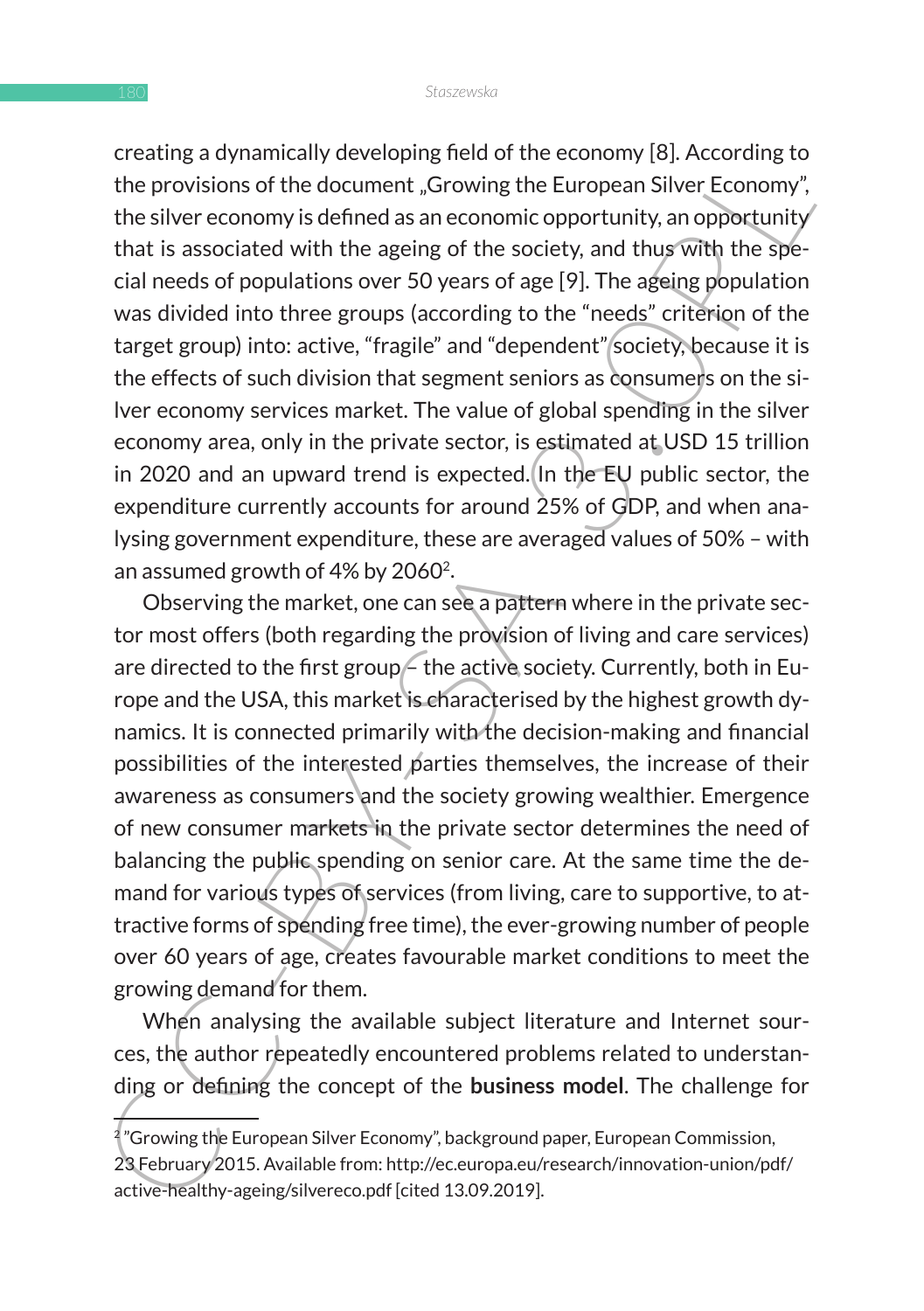the scientific community is to specify at least the criteria for comparing models for research purposes. This would facilitate the carrying out of in-depth business analyses in the silver sector, aimed at providing living services. One of the key problems is "blurring" the concept of **business model** and identifying it with the concept of "business activity". Without indicating specific elements consistent with the objectives, it is the mission of the conducted business, which will take into account the specificity of the target group, stakeholders, in confrontation with the resources necessary to conduct business and the impact of the environment.

ine scienting community is to specify at least the citeral or comparing<br>models for research purposes. This would facilitate the carrying out of<br>in-depth business analyses in the silver sector, aimed at providing living<br>ser Adrian Slywotzky defined the **business model** as a system of delivering goods to clients, generating and registering profit, selecting clients, defining and differentiating the offer, planning and defining tasks (which will be carried out independently and which should be commissioned), resource configuration, and market navigation [10]. In a similar, more orderly way, the concept was defined by Alexander Osterwalder and Yves Pigneur, creating: conceptual tool, consisting of elements interrelated with each other, thanks to which it is possible to express the logic of the enterprise's functioning and its specificity [11]. Following the authors' assumptions, business model should consist of such elements as: key partners, activities, resources, value proposition, customer relations, distribution channels, customer segment, cost structure and revenue streams.

Moreover, when designing the enterprise business model architecture, one should consider the typical aspects of running a business, such as: the size of the planned investment, scope of property liability, capital risk, source of capital, choice of business form, etc. However, if one wants to operate in the silver economy sector, it is necessary to take into account the needs and capabilities of seniors and to confront them with the mission and assumptions of the planned activity, covering non-economic benefits.

Over the past twenty years, an alarming demographic trend has been noticeable – the ageing of Polish society. The subject literature points out that by 2035, the population of people over 75 years of age may constitute a number exceeding 4.5 million Poles [12], entrepreneurs are still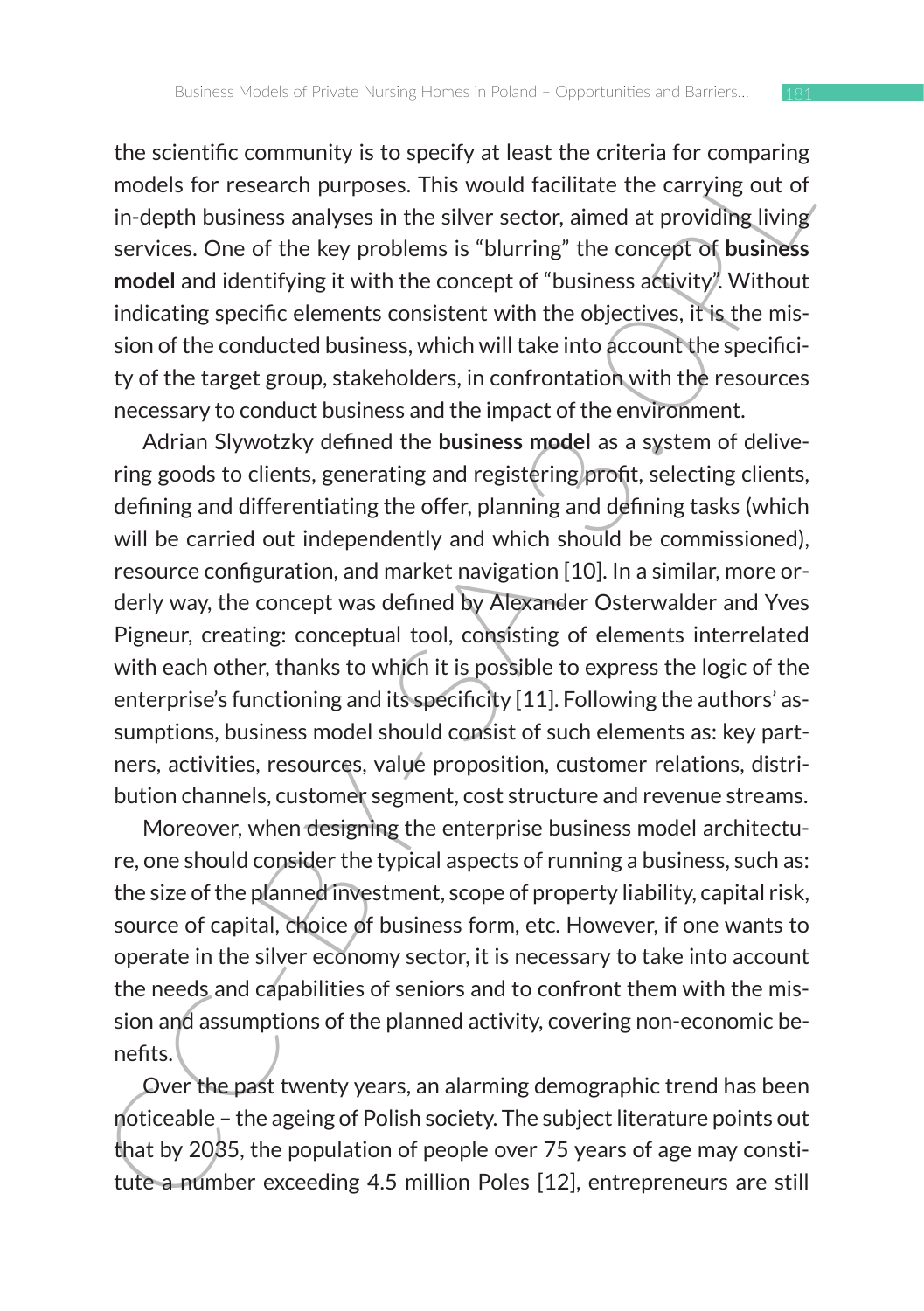Legal standards in conducting and reporting on business in the private legal standards in conducting and reporting on business in the private sector of the silver economy. At the same time it needs to be noted that in Pola lacking favourable system solutions, or at least systematising formal and legal standards in conducting and reporting on business in the private sector of the silver economy. At the same time it needs to be noted that in Poland the traditional senior care model still prevails. Most of the times when people aren't able to function on their own, the family and relatives take up care. This is mainly due to the current functioning culture of Polish households and the fact that in Polish society there is still an unfavourable stereotype regarding institutions that do not provide sufficient care, whether 24/7 or day care for an elderly person. Due to **lack of trust**  the families are afraid to leave the loved ones, especially in public facilities, having reservations about the quality of service by the staff or services in general, including living, care and even supportive ones. In addition, even if the family/relatives or the senior decides on senior home services, it turns out that in the long run they cannot afford the "professional" care. Therefore, the entrepreneur should consider what elements in the business model could break such a barrier. It is a good practice to build an enterprise that employs loyal people who identify with their work. Providing staff with working conditions that enable them to perform their duties conscientiously and responsibly can be very beneficial in the long run. The German or Norwegian senior homes in their business model take into account not only the costs of employing highly qualified personnel, but also the opportunities for their development, and in some cases, also provide a place of residence or childcare. Polish entrepreneurs should think about what actions they should include in their business model, as the Polish labour market has a shortage of not only medical but also care staff.

Another challenge is the **financial situation** of the households run by seniors. The results of the InfoSenior report prepared by the Polish Bank Association show that the average monthly disposable income for people over 60 years of age in Poland is growing. In 2015 it amounted to PLN 1,792 and a year later PLN 36 more [13]. At the same time, analysing the structure of expenditure of seniors, in 2015 they were at an average level of PLN 1,460 and are growing. The increase in expenditure is prima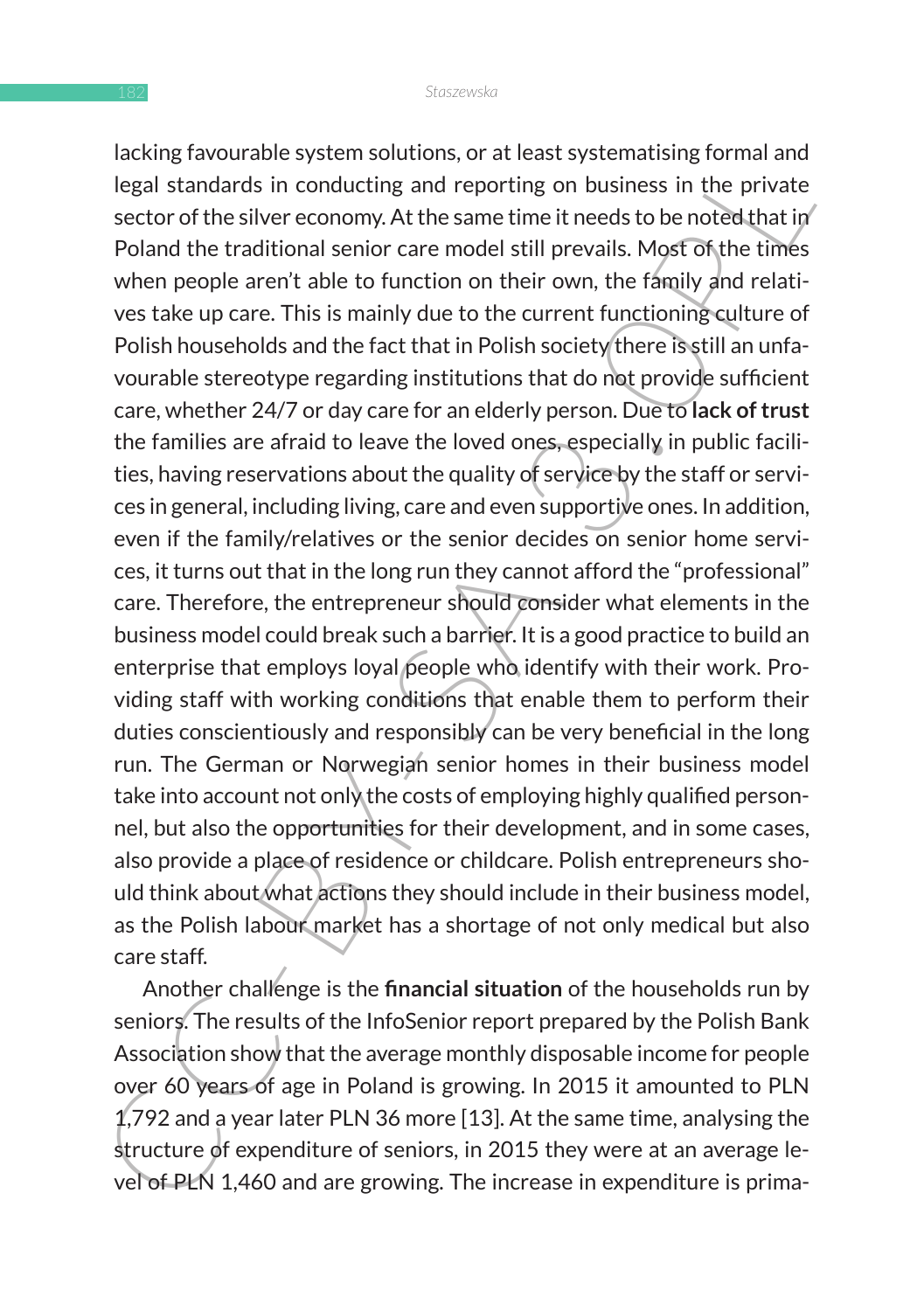For veteratine us yields of the exacts in pirtues of usat; goods, miculang root, and a swell as medicines, medical devices and hygien products. The phenomenon of an increase in the wealth of the Polish society means that rily determined by the increase in prices of basic goods, including food, as well as medicines, medical devices and hygiene products. The phenomenon of an increase in the wealth of the Polish society means that the forecasts for the age group over 60 years of age look good. Analysing the structure of the portfolio of Polish seniors, in March 2018 retirement benefits were collected by over 5.5 million people. In comparison to 2017, a year later there was an increase of 76.5% among people who receive a pension up to PLN 500. At the same time, the Social Security Institution (ZUS) indicates a dynamic increase in the percentage of persons receiving pension benefits above PLN 5,000 per month (in 2018 an increase of 49.5% compared to 2017). In 2018, 11% of seniors received retirement benefits in the amount of PLN 1,600-1,800; 10.4% between 1,800- 2,000; 9.1% 2,000-2,200; and 7.7% of those entitled to receive old-age pensions have earned benefits at the level of 2,200-2,400 [14]. Seniors pay the most (25%) for basic needs, i.e. food. 23% of income is allocated for housing maintenance, and 9% of expenditure is allocated to medicine [15]. When analysing the financial situation of seniors, one should also take into account the economic situation of the family or relatives, as it turns out that they most frequent pay for the services. From the point of view of entrepreneurs operating private senior homes, the real problem is the lack of financial liquidity of clients or their resignation from services, which increases the risk of business operations. The report prepared by the Polish Bank Association shows that in a subjective assessment, 14% of Poles admit to problems with maintaining financial liquidity [16].

So how can an entrepreneur ensure financial liquidity if it is not possible to estimate regular financial inflows (frequent resignations, deaths, etc.)? Entrepreneurs wanting to adapt to the requirements of a group of recipients are increasingly proposing various forms of payment for the possibility of using long- and short-term services. The most popular are: instalments or the possibility of pledging an apartment to stay in a senior home – which in practice should be most of all legally regulated.

When designing a business model, one should think about **human resources**, without which it is impossible to implement the business.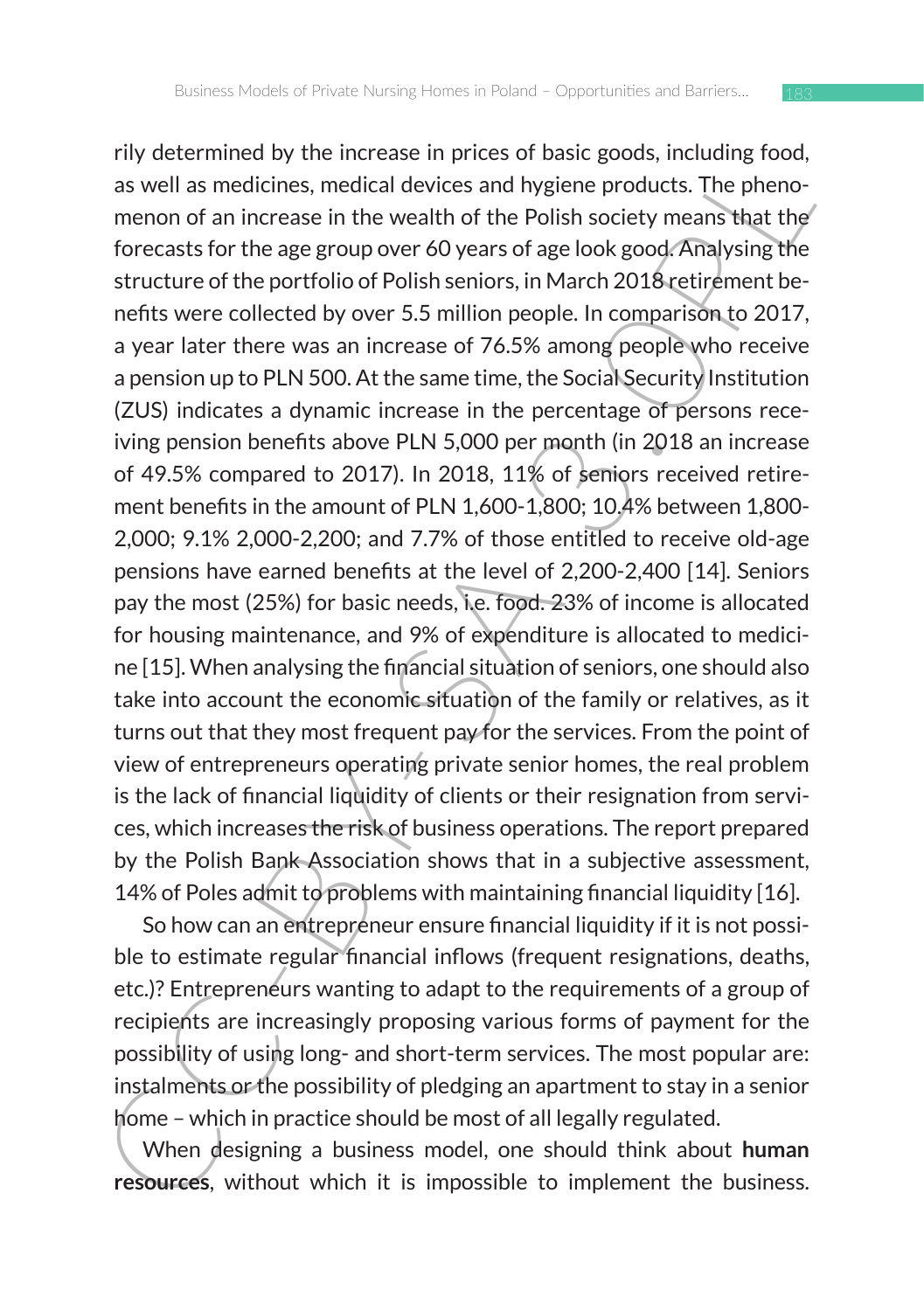A unit cotatorion care star is observed in the senior services inarised,<br>which is a challenge for entrepreneurs. First of all, the lack of sufficiently<br>qualified human resources is worrying. According to data from the Ceny A dynamic rotation of care staff is observed in the senior services market, which is a challenge for entrepreneurs. First of all, the lack of sufficiently qualified human resources is worrying. According to data from the Central Statistical Office, in 2016 165 doctors in Poland had a specialisation in geriatrics [17], which means that professional support at the level of health services is not only insufficient, but is worrying from a systemic point of view – there are no favourable conditions at the level of specialised education in this regard for medical personnel. In 2018, 173 people took specialised training in geriatrics (including 48 at residency level and 125 out of this mode), which places Poland below the European average compared to other European Union countries [18]. One of the solutions at the system level is to create conditions conducive to raising qualifications by medical and support staff of other specialisations, primarily internal medicine, day care or palliative medicine. The shortage of specialised nursing staff and medical carers does not allow entrepreneurs to create strategies for running senior homes in the long term. One of the reasons is frequent staff changes. The labour market in the silver economy sector is an employee market, which in consequence means that employees often change jobs looking for better working conditions. One of the reasons is the lack of permanent employment contracts, instead the proposed form of cooperation are contracts that force payment of own social insurance contributions, lack of social benefits and independent planning of unpaid leave. In addition, remuneration rates are not proportionate to the scope of duties performed, liability and the risk of burnout. When analysing average earnings of a carer of the elderly, in 2019 (data from the first quarter) the median earnings was PLN 2,370 gross, 25% of this professional group receives earnings below PLN 2,160, and only 25% above PLN 2,860 [19]. For comparison, the average salary of an elderly person in Germany is around EUR 1,747-2,661 per month. In addition, the human resources management policy takes into account compulsory leaves, additional opportunities for upgrading qualifications, as well as attractive social packages.

Insufficient (in terms of quality and quantity) **infrastructure** is one of the basic elements of building the quality of services in the silver econo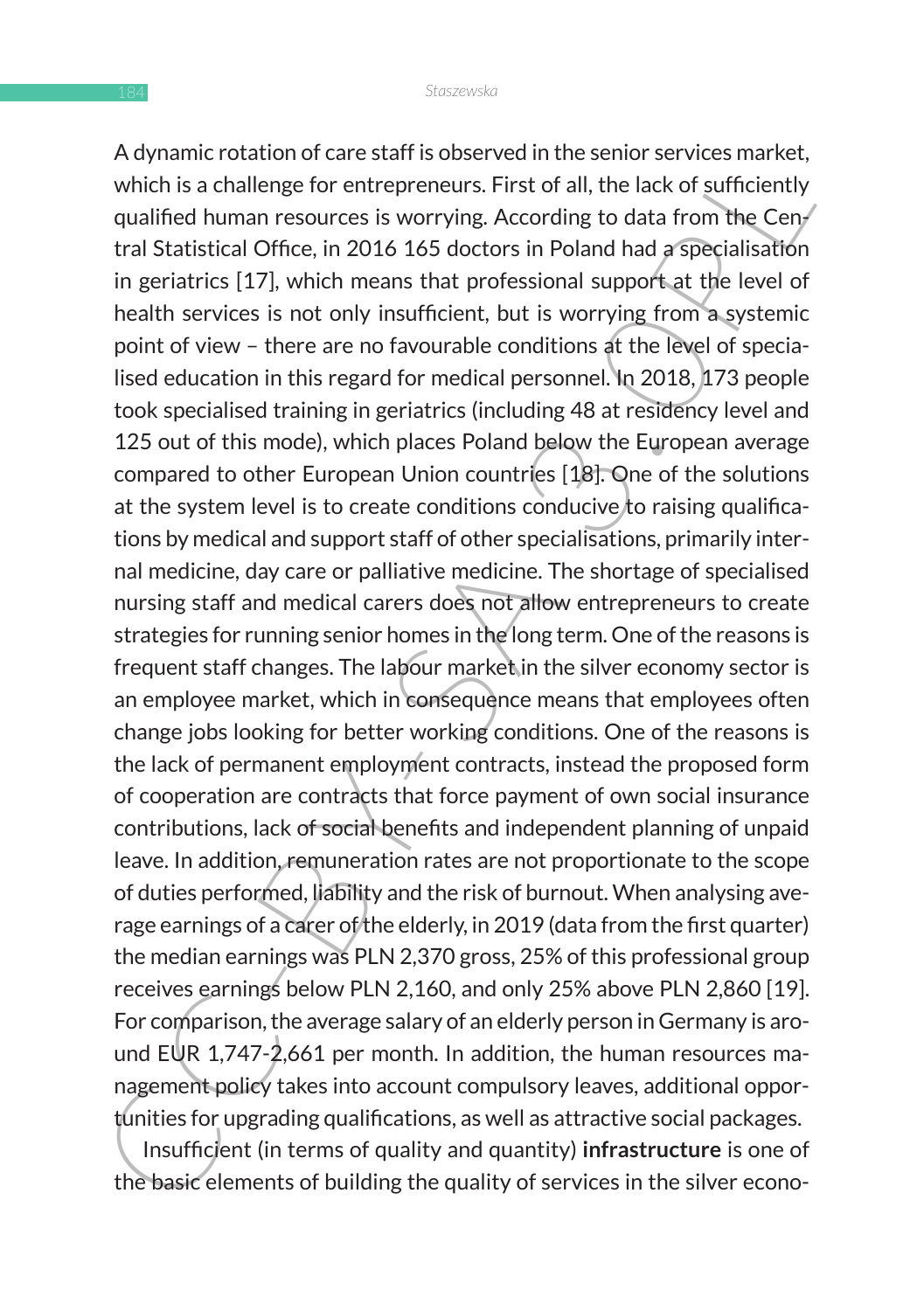my sector. The recommendations contained in the document prepared by the Ministry of Labour and Social Policy show that one of the main priorities for the development of the silver economy sector are [20]:

- dissemination of solutions supporting early diagnosis and planning of the chronic disease treatment process in the elderly,
- enabling the implementation of broadly defined measures for the development of infrastructure – from long-term care facilities, through specialist care to facilities where seniors maintain autonomy of functioning and use active methods of preventing social exclusion.

iny sector. The recommenduation contained in the ucocometric preared in the both of optical discussions contained in the content of the original priorities for the development of the silver economy sector are [20]:<br>
• diss Senior homes are the most common form of business activity focused on the provision of living services. In the private sector in Poland their exact number is not known. This is mainly due to the fact that not all of them are registered or the information in the register of entities is out of date. One of the Internet sources (comparison of private senior homes) gives 382 results, which means that the customer can choose from a diverse range of services of different scope and standard [21]. When analysing the activities of these units, it turns out that the vast majority does not have a "consciously" designed business model that would take into account the local realities of the business, such as the possibility of employing appropriate staff, or what scope of services will be implemented. In Poland, when registering a business, one needs to indicate whether the unit will provide accommodation including nursing assistance (87.10.Z), which at the same time does not include professional healthcare (section 86), or without it, or will offer minimal care (87.30.Z). In addition, one should consider the profile of the client, which is already partly defined at the level of the Act. Businesses where the consumer is people with mental disorders will have separate PKD (Code of Classification of Business Entities) (87.20.Z) and, as a consequence, a completely different architecture of the business model. Depending on the scope of services included in the business model, the manager should properly approach the organisation of the entire business: from resource planning, building customer profile and budget, or to safeguarding against the consequen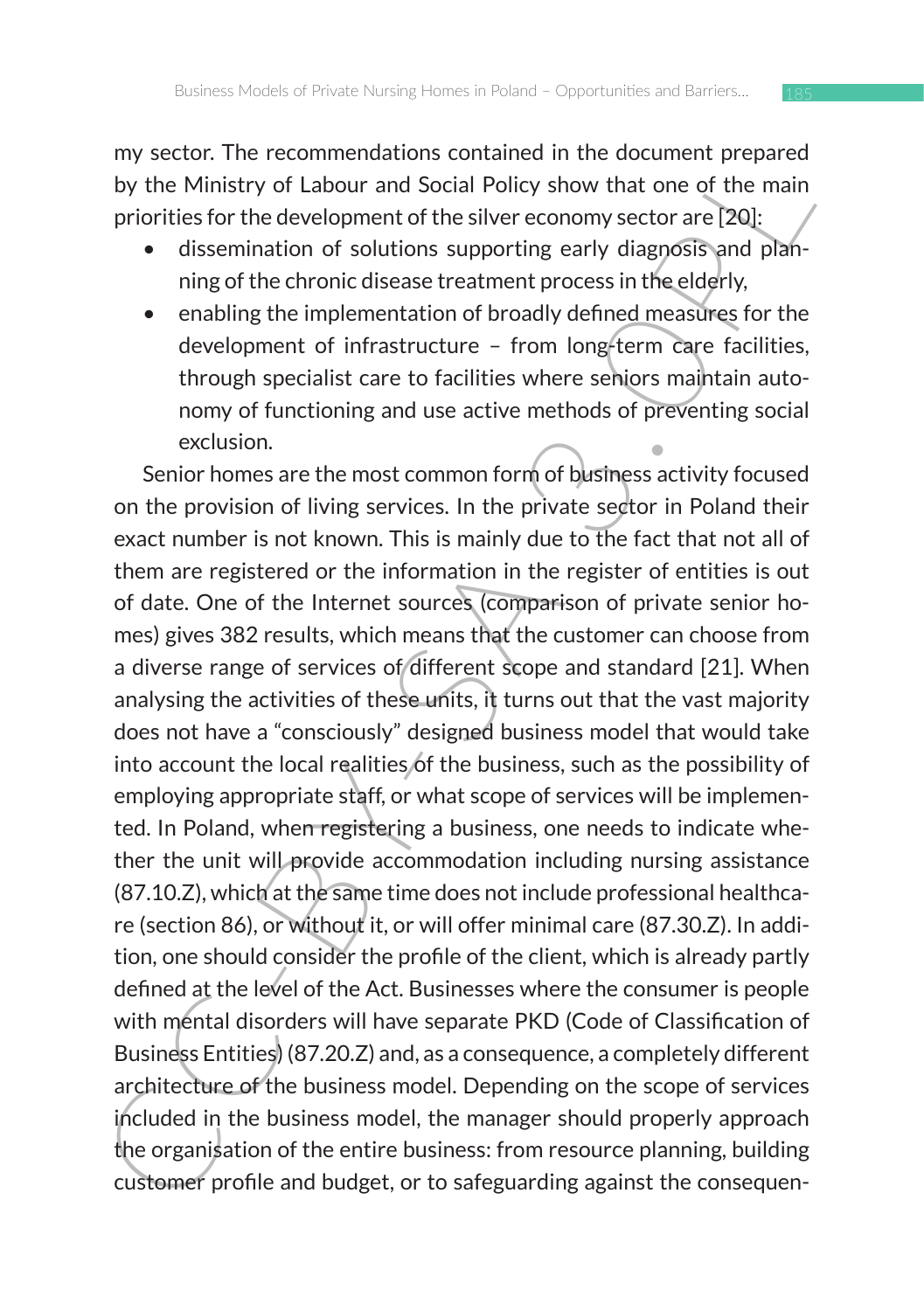ces of not providing services regularly, especially to the sick and disabled. Senior homes, in their offers, present a different range of services, more and more often emphasising that nursing care is possible at an additional charge. Of course, the offer is structured so that the customer has a choice – they can buy nursing care once or use it regularly as a part of paid subscription. On the Polish market of senior services, not only nursing homes are available, where elderly people can live, but it is also possible to buy a house or apartment in a housing estate specially adapted for this purpose.

A detailed analysis of the offers of the silver economy sector has been characterised by the author in an article devoted to business models of private senior homes [22].

A senior who decides to stay at a senior home on a private market has the opportunity to choose from several options, which are:

a) Long-term place in a single or multi-bed room

The packages include a minimum living, care and support services [23]. Depending on the offer, the senior may additionally benefit from additional care of specialised staff, rehabilitation, cosmetic and wellness treatments, as well as participate in additional activities, such as trips and concerts. In contrast, the implementation standards of these services are primarily determined by the price, which ranges from PLN 2,000 per month, up to PLN 10,000 [24].

b) Daytime care at a senior home

Esso into proving services regularly, especially to une sixt and unabled.<br>Serior homes, in their offers, present a different range of services, more<br>and more often emphasising that nursing care is possible at an additional An increasingly popular form of care for the elderly, providing primarily care and support services. The consumers of services are most often people who are independent, want and need contact with a group of peers and willingly participate in activating classes. The second profile of service recipients is people incapable of independent existence, who are entrusted to the care by relatives/family with whom they live on a daily basis, and there is no possibility to take care of them during working hours. A challenge, and also an opportunity for entrepreneurs, is to fill the niche of day care, especially in communal areas. Before the demand for this type of services began to fuel the economy (although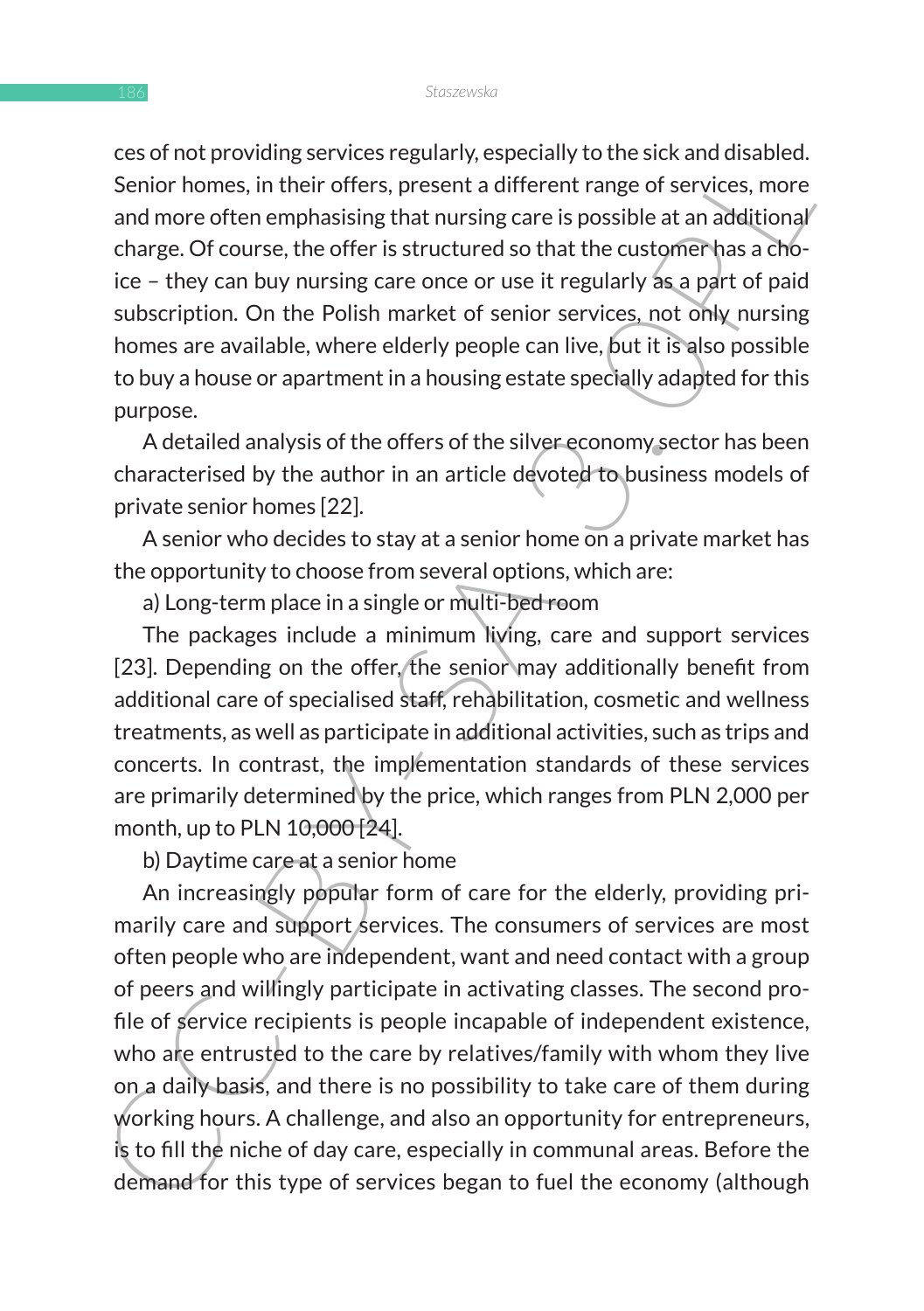If it us als und a share therefore of the services onered, sentently and performal a reason structure in the sentes of the sentes of the sentes of the sentes of the sentes of the sentes of the sentes of the sentes of the s in Poland it is still a small percentage of the services offered), seniors living in communal areas usually had time organised by municipal cultural centres, church organisations, or circles of village housewives. The se organisations did not provide medical or nursing care, which is the main difference in meeting the needs of seniors. The main benefits of day care centres are (from the client's perspective): extending the period of independent functioning of the senior, providing care and free time, preventing social exclusion. On the other hand, an entrepreneur running private senior homes, introducing the day care option to the range of services may not only have an additional source of income or diversify the financial risk of operations. In accordance with the principles of corporate social responsibility, it works favourably for the local community by activating the oldest demographic group to actively participate in its life.

c) Flat in a senior housing estate (a senior housing estate with cottages/apartments: form of payment: rent or buy-back and purchase of an apartment in a senior home, form of payment: price per month)

An example would be the proposals of Polish developers who, wanting to use the business models of investments carried out in Western Europe or the USA, 10 years ago built/housing estates for seniors, but without taking into account the impact of socio-cultural factors – the traditional approach to care for seniors in Poland. Therefore, initially these investments did not bring the assumed return.

Separately categorise proposals from the construction sector that developers are trying to define as services from the social or health care sector. The model of operation is the construction of housing estates with the option of purchasing additional services, e.g. care. The value of the model is primarily the cumulation of a range of necessary services near the senior's apartment. The disadvantage, however, is primarily the lack of propagation of additional values or care for the quality of services. In addition, the average Polish senior still cannot afford such a solution, because the monthly rent may start at 4500 PLN [25]. However, in this respect, the market offers only a few possibilities, but preliminary reports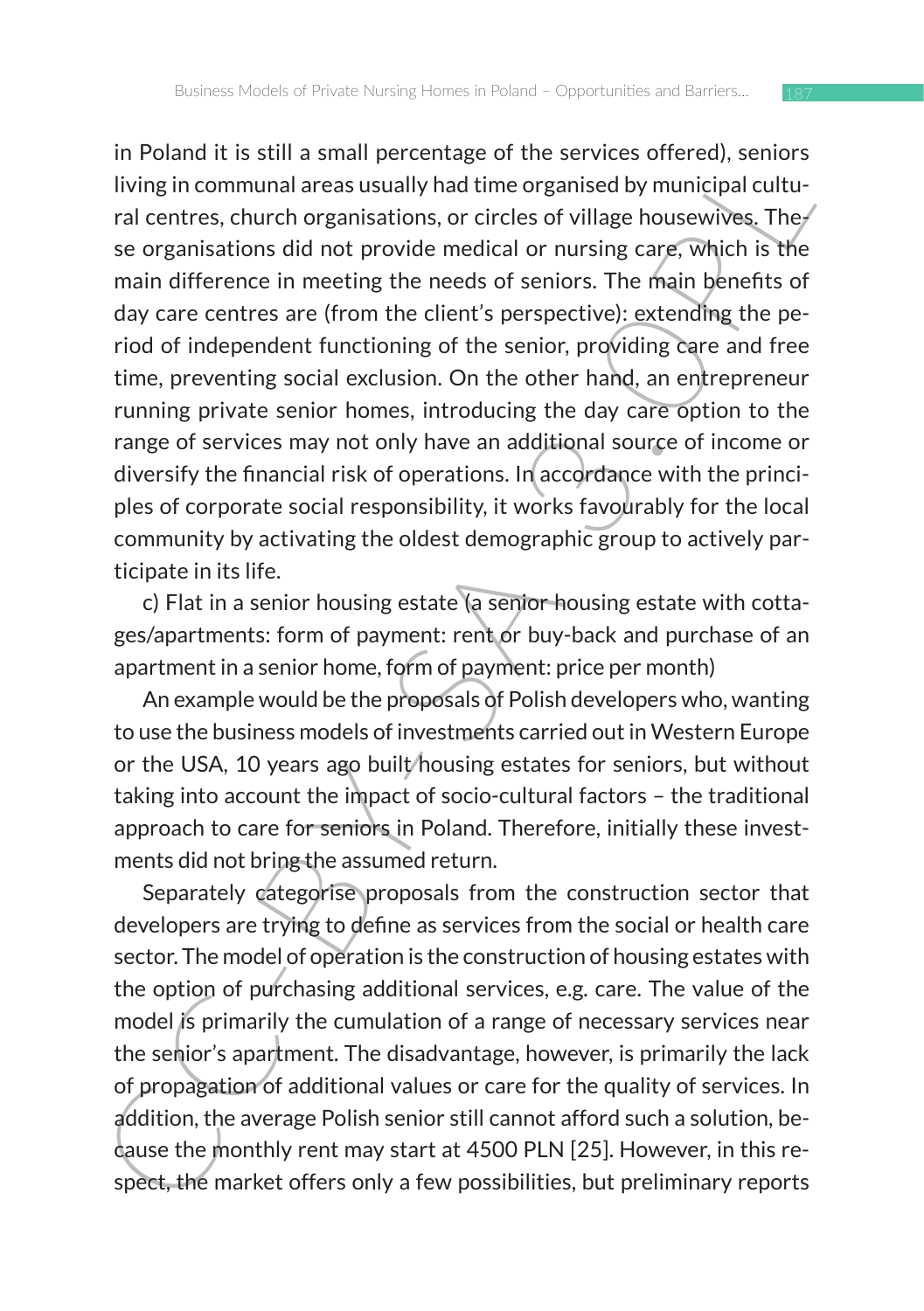Indicate the development of unisintic, whitch, sathare in an activitational and nadi-<br>Individual aption for expanding the range of services by entrepreneurs [26]. This model is strictly profit-oriented. It consists of sell indicate the development of this niche, which is an alternative and an additional option for expanding the range of services by entrepreneurs [26]. This model is strictly profit-oriented. It consists of selling apartments or flats adapted to the needs of seniors, including barrier-free construction. An example is the Crystal Enclave (Kryształowa Enklawa) housing estate in Katowice, where residents can purchase services, e.g. cleaning or catering, for an additional fee. Within the estate, the developer has provided space for recreational, sport, beauty and cosmetic services. However, such a model does not include economic values that would activate this social group or otherwise act against its social exclusion. In the case of the housing estate mentioned above, however, the investor provides the so-called dispatch office (open 24 hours), in which the duty staff will have access to the tenants' short medical records (information about medicines and diseases), and may possibly take action and help the residents.

Some senior homes include in the business model the additional sources of income generated by the senior citizens themselves. In London, entrepreneur sociologists have been observing the birth and development of a new urban group of older people for several years. They are people at the retirement age, relatively healthy, with a lot of experience, who are willing to engage in various social initiatives, and have smaller expenses and greater savings. Developers, noticing the needs of this group, began to build "hotels" and then "villages" adapted to the seniors' needs. One can buy, rent a flat of various sizes, characterised by barrier-free architecture. In the village there are common meeting spaces, a fitness centre, gym, beauty salons, shops, libraries, etc. [27].

In Poland, this model is only being introduced by few entities. From the entrepreneur's perspective, the activity is focused on renting or administering the property entrusted by seniors. This means that in the light of the law it is not strictly running a senior home, but from the perspective of organisation or scope of provided services the model has common features with those indicated in points a and b. Seniors can pay the rent themselves or assign these activities to administrators. In addition, as part of the monthly fees (most often) they can purchase the possibility of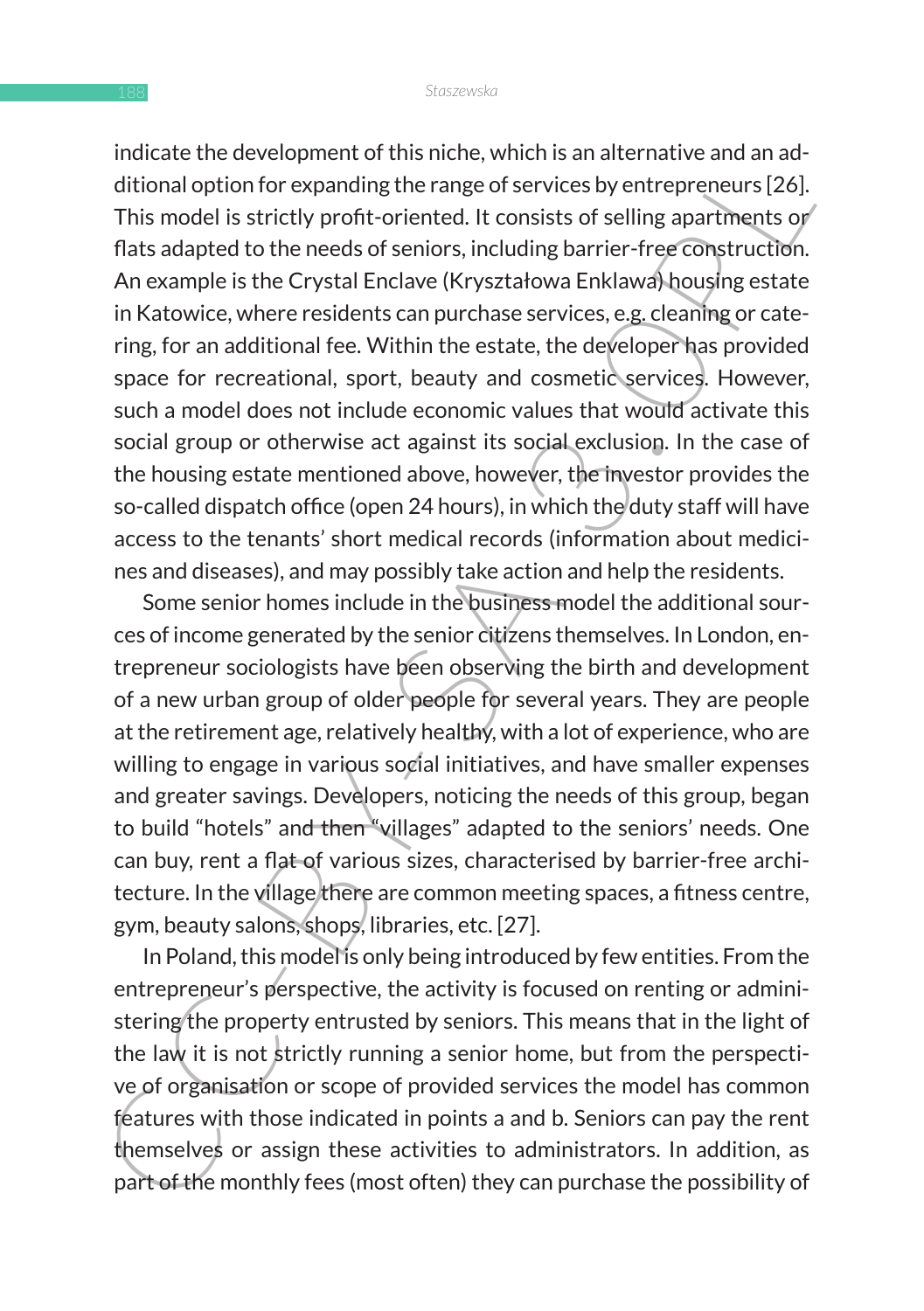shopping, using the common parts where e.g. additional activities (sports, cultural, technical, etc.) are conducted. Analysing trends in the socio-cultural and economic environment (extending life expectancy, the society becoming wealthier) on the still young silver economy market in Poland, one should see the opportunity for entrepreneurs in this niche. Seniors stay healthy for longer and want to participate actively in society, more willingly "take" studies at universities of the third age, or form formal or informal groups to pursue their passions. The market reacts quickly, as evidenced by the adaptation of enterprises, especially in the medical, wellness, tourism and other services.

However, the average Polish senior will not be able to afford such a place. So what can an entrepreneur propose considering the Polish reality?

subpung, using the columning hars where e.g., adunoinal activities is ports,<br>cultural, technical, etc.) are conducted. Analysing trends in the socio-cul-<br>tural and economic environment (extending life expectancy, the socie An interesting and effective solution in Western European countries and the USA is the emphasis in the business model on achieving non-economic benefits. An example is the concept where seniors can generate additional income through work, e.g. in the garden. The Green House Project is an undertaking that began operating in the USA since 2001. The vision promotes an approach where the community created in the Green House includes not only seniors and families, but also staff. The basis is building the relationships based on equality, strengthening and mutual respect and where people can live regardless of their ability to pay [28]. The results of the comparative study (15 other homes) conducted in 2011-2014 in 28 nursing homes indicate that the guidelines for implementing the model are not consistent and it is impossible to implement all good practices from the model assumptions. At the same time, the results of the study indicated that if the business model introduces additional elements, such as the possibility of obtaining additional income, and/ or emphasising the specificity of the house itself – not only there is less rotation among consumers, but also staff [29]. In the study, the authors also point to a reduction in the number of residents' hospitalisations which may be related to the seniors' increased physical activity [30].

Another example of an unusual business model is running intergenerational/multi-generational homes. The idea of intergenerational care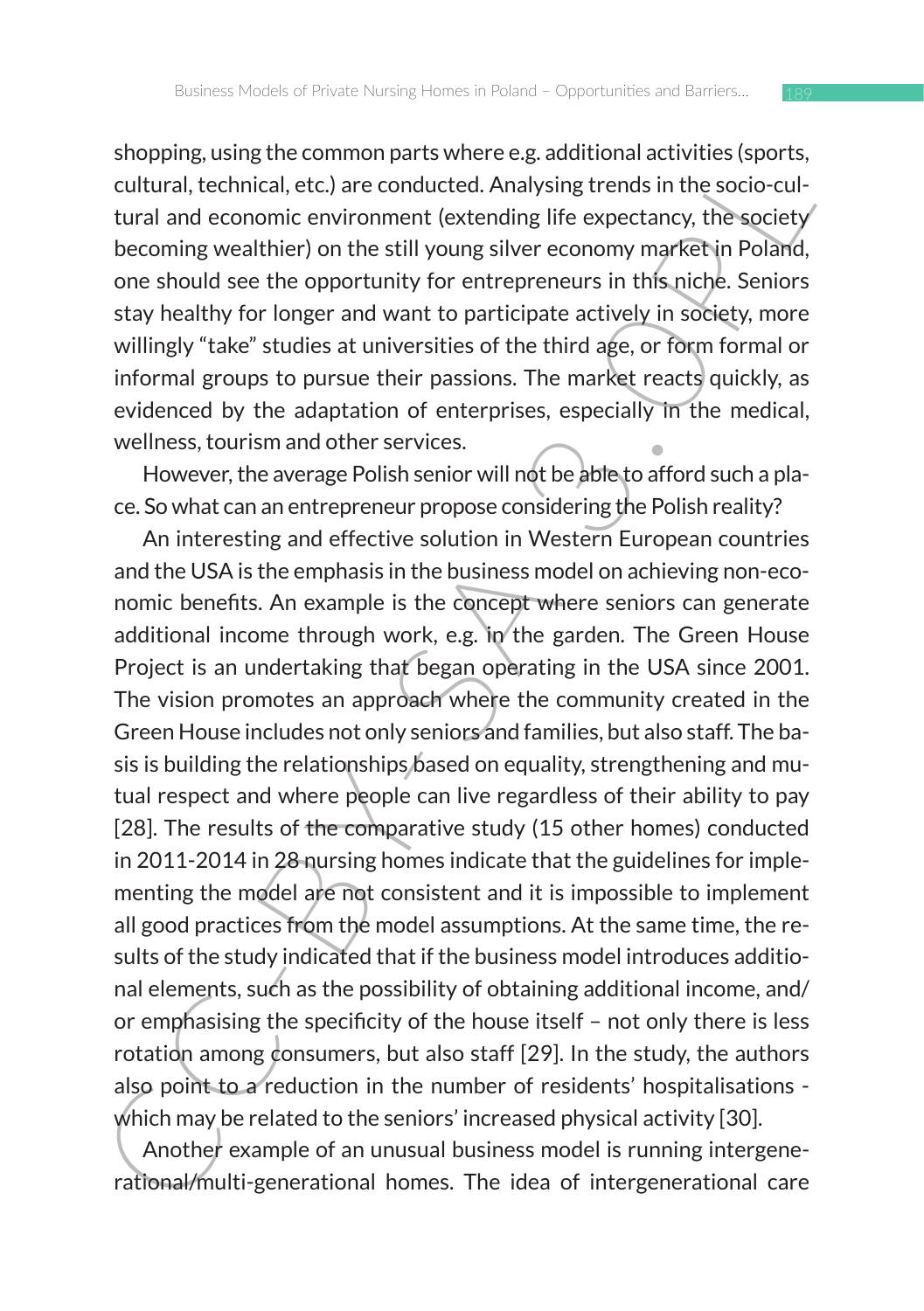began in Japan in 1976, and then was embraced in the USA, Canada, the Netherlands and Great Britain, where in 2017 the house "Apple and Honey Nightingale" [31] was created, which is inhabited not only by seniors but also children.

Research conducted in the field of analysis of the intergenerational approach indicates the effectiveness of implementing such activities, included in the business model, while increasing social competences for both parties and act against social exclusion [32]. The main benefits mentioned by researchers analysing the "Adopt a Care Home" program are, above all, longer activation of the elderly, delaying the signs of ageing, and contributing to faster learning of children. Research results have indicated that the Program has been successfully implemented and may contribute to the development of communities conducive to e.g. dementia or other diseases of old age, while increasing knowledge and understanding of dementia among children and by engaging people living with dementia in increased activity, reducing the risk of social exclusion [33].

### **Summary**

Degativing applainting to an universe annoted on the USA, Calidual, the the Netherlands and Great Britain, where in 2017 the house "Apple and Ho-<br>ney Nightingale" [31] was created, which is inhabited not only by seniors<br>bu The National Institute of Senior Economy indicates that there are about 8.8 million people over 60 years of age in Poland, which, from the point of view of demand, is an opportunity for the development of this niche. The silver economy market in Poland, from the perspective of the sector life cycle analysis, is in the "implementation" phase. It is characterised by high business risk, lack of stable competition or suppliers. The very demand for services is only just forming [34], which means high volatility of prices of supplementary and complementary services and products. At the same time the analysis of available literature and sources indicated lack of practical guidelines in the documents regarding both building and implementing senior policy from the perspective of running a business (organisational and economic aspects) [35]. However, there are studies available, useful primarily to public organisations that create and implement senior policy, which take into account primarily social, formal, legal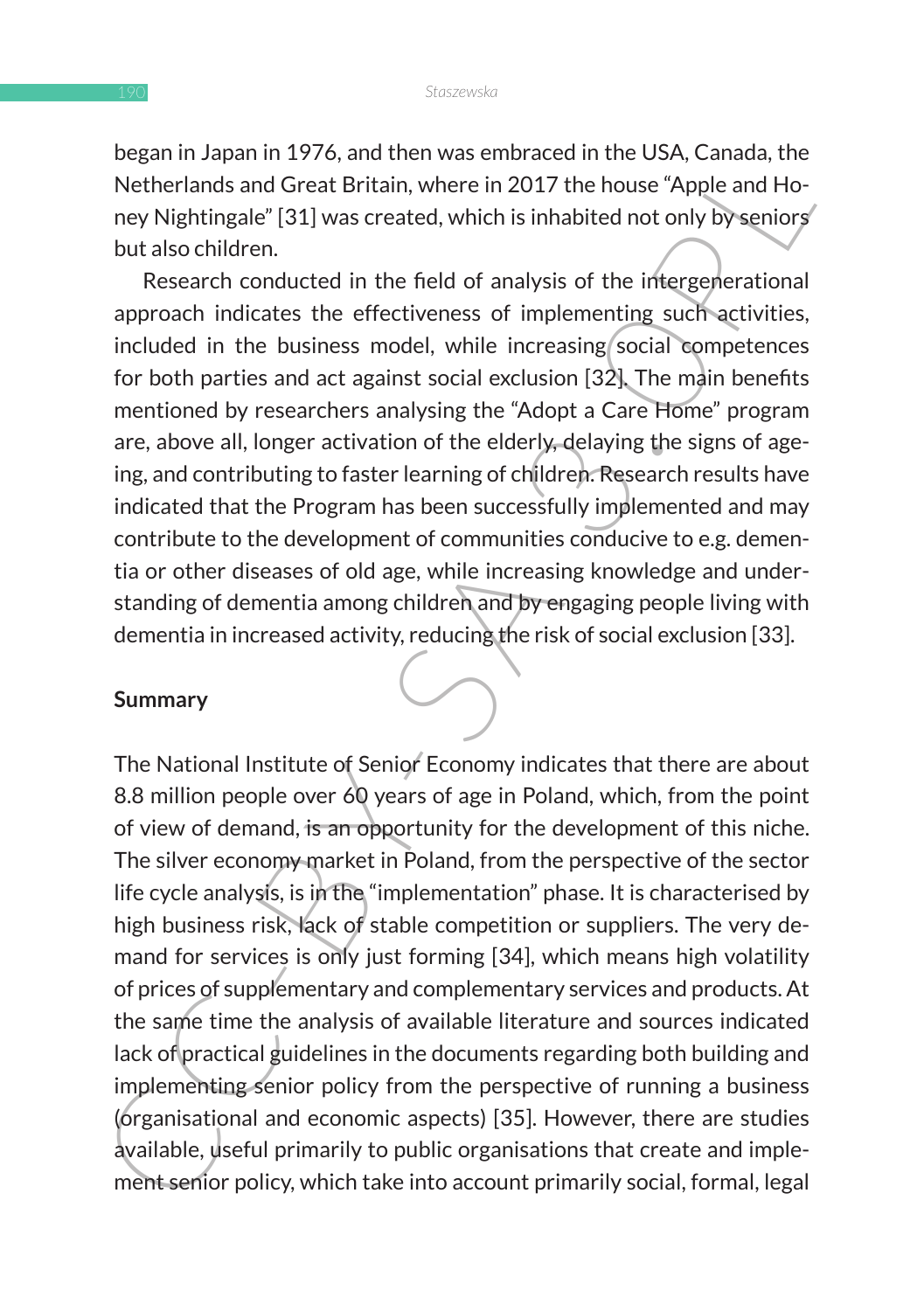and organisational aspects. There are no specific solutions, practical guidelines or know-how that would enable the involvement of the necessary financial, human and sustainable resources supporting the needs of seniors.

and or galmational aspects. Inter are non-spectrus solutions, plactitus given the measured in the measured in the involvement of the necessary financial, human and sustainable resources supporting the heeds of seniors.<br>
It It is difficult to predict trends or plan actions in the long term. On the other hand, conditions, primarily demographic ones, force the demand for the development of living and care services, as well as activating this group of clients, which creates the possibility of creating new services/ products or modifying the existing ones. Despite the difficult beginnings (construction of housing estates for seniors, for which there was no such demand as in the Netherlands or the USA), there are more and more services on the Polish market offering not a room in the centre, but an entire apartment with the possibility of buying complementary services, such as nursing care, shopping and even services from the cosmetology and wellness sector.

For private entrepreneurs, this is not only a challenge in order to attract customers, but also determines competition within the sector – which from the point of view of building the quality of services offered, especially long-term ones, is a favourable situation (for both parties).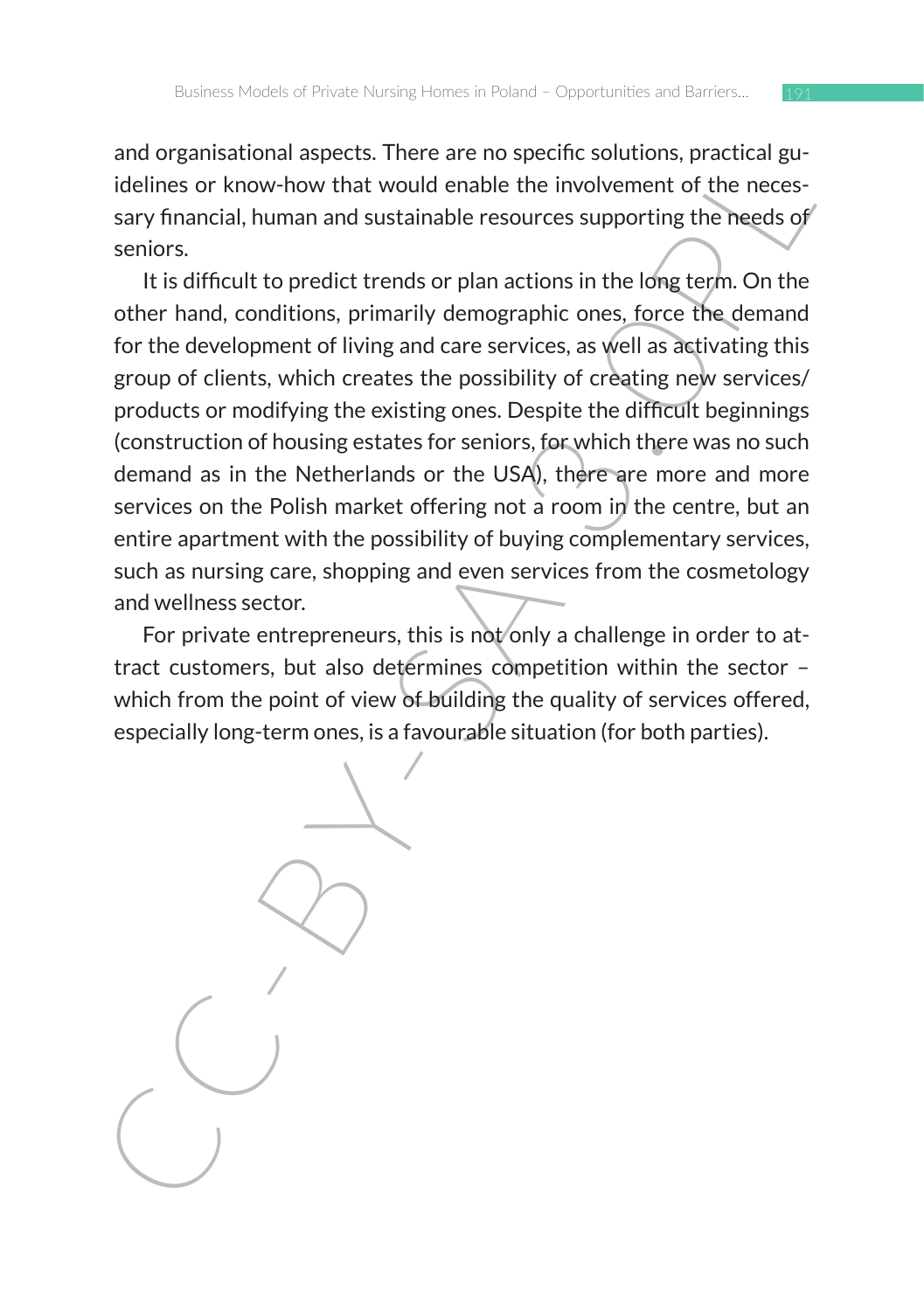## **References**

1. George G, Bock AJ. The business model in practice and its implications for entrepreneurship research. Entrepreneursh. Theory Pract 2011; 35(1): 83.

2. Dasilva C, Trkman P. Business Model: What it is and What it is Not. Long Range Plann 2013; 1.

3. Green House Project. Available from: www.thegreenhouseproject.org.

4. Stan obecny i przyszłość opieki długoterminowej w starzejącej się Polsce Uwagi na potrzeby opracowania polityki dotyczącej opieki długoterminowej, Bank Światowy [Internet] 2015. Available from: http://rszarf. ips.uw.edu.pl/kierunki/ODzielona.pdf.

5. Długofalowa Polityka Senioralna w Polsce na lata 2014-2020 w zarysie. Ministerstwo Pracy i Polityki Senioralnej; 2013; Warszawa. p. 9.

References<br>
1. George G, Bock AJ. The business model in practice and its implications<br>
for entrepreneurship research. Entrepreneurshi, Theory Pract 2011;<br>
35(1): 83.<br>
2. Dasliva C, Trkman P. Business Model: What it is and 6. Zaidi A, Gasior K, Hofmarcher M, Lelkes O, Marin B, Rodrigues R, Schmidt A, Vanhuysse P, Zolyomi E. Active Ageing Index 2012: Concept, Methodology, and Final Results. EC/UNECE, Active Ageing Index Project, UNECE Grant ECE/GC/2012/003. Europejskie Centrum Polityki Społecznej i Badań w Wiedniu.

7. Ustawa o działalności leczniczej (Dz.U. z 2018 r. poz. 2190, 2219, z 2019 r. poz. 492, 730, 959).

8. Staszewska A. Czynniki demograficzne, społeczno-kulturowe oraz formalno-prawne modeli biznesowych prywatnych domów seniora w Polsce. Przedsiębiorczość i Zarządzanie 2017; 18(2,2): 313.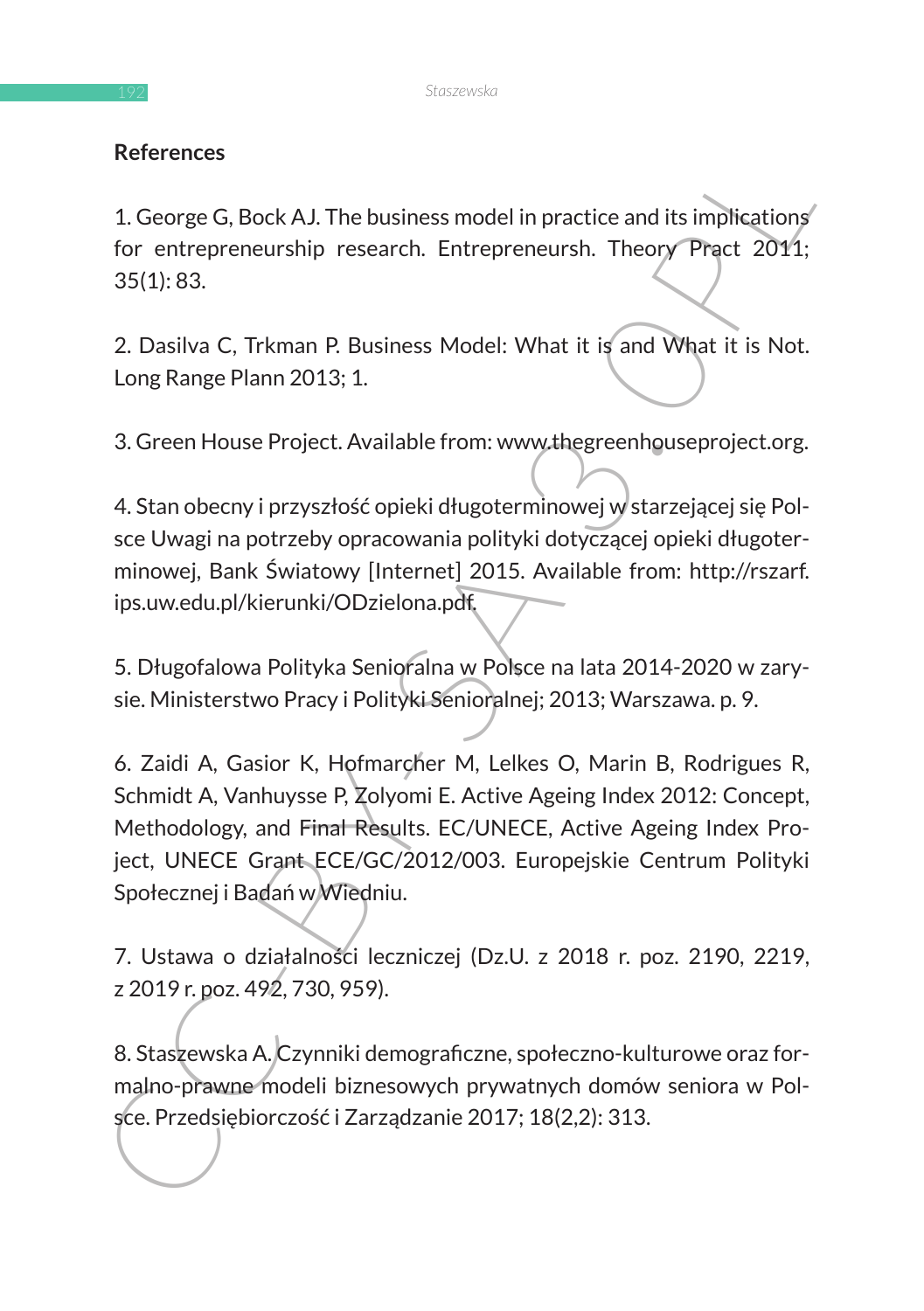9. Growing the European Silver Economy", background paper, European Comission [Internet]. 2015 Feb 23. Available from: http://ec.europa.eu/ research/innovation-union/pdf/active-healthy-ageing/silvereco.pdf [cited 13.09.2019].

10. Slywotzky AJ, ed. Value Migration: How to Think Several Moves Ahead of the Competition. Boston: Harvard Business School Press, ThriftBooks; 1995.

11. Osterwalder A, Pigneur Y, eds. Business Model You: A One-Page Method For Reinventing Your Career Paperback; 2012.

12. Prognoza ludności na lata 2014-2050. Główny Urząd Statystyczny [Internet] 2014. Available from: www.stat.gov.pl/obszary-tematyczne/ ludnosc/prognoza-ludnosci/prognoza-ludnosci-na-lata-2014-2050- -opracowana-2014-r-,1,5.html [cited 01.11.2016].

13. RAPORT InfoSenior. Związek Banków Polskich [Internet] 2018. p. 3. Available from: www.zbp.pl/aktualnosci/Archiwalne-wydarzenia/ portret-finansowy-polskich-seniorow-w-nowym-raporc.

9. Litewisig une transport consider from the priority calculate particle consistion (Internet). 2015 Feb 23. Available from: http://ec.europa.eu/<br>research/innovation-union/pdf/active-healthy-ageing/silverecongif [ci-<br>ted 1 14. Struktura wysokości emerytur i rent wypłacanych przez ZUS po waloryzacji w marcu 2018 roku. ZUS [Internet] 2018. p. 3. Available from: https://www.zus.pl/documents/10182/39637/Struktura+wysokości+em erytur+i+rent+wypłacanych+przez+ZUS+po+waloryzacji+w+marcu+20 18+r.pdf/2f377123-7bd5-4e3a-a511-013eed30671c.

15. RAPORT InfoSenior. Związek Banków Polskich [Internet] 2018. p. 3. Available from: www.zbp.pl/aktualnosci/Archiwalne-wydarzenia/ portret-finansowy-polskich-seniorow-w-nowym-raporc.

16. RAPORT InfoSenior. Związek Banków Polskich [Internet] 2018. p. 3. Available from: www.zbp.pl/aktualnosci/Archiwalne-wydarzenia/ portret-finansowy-polskich-seniorow-w-nowym-raporc.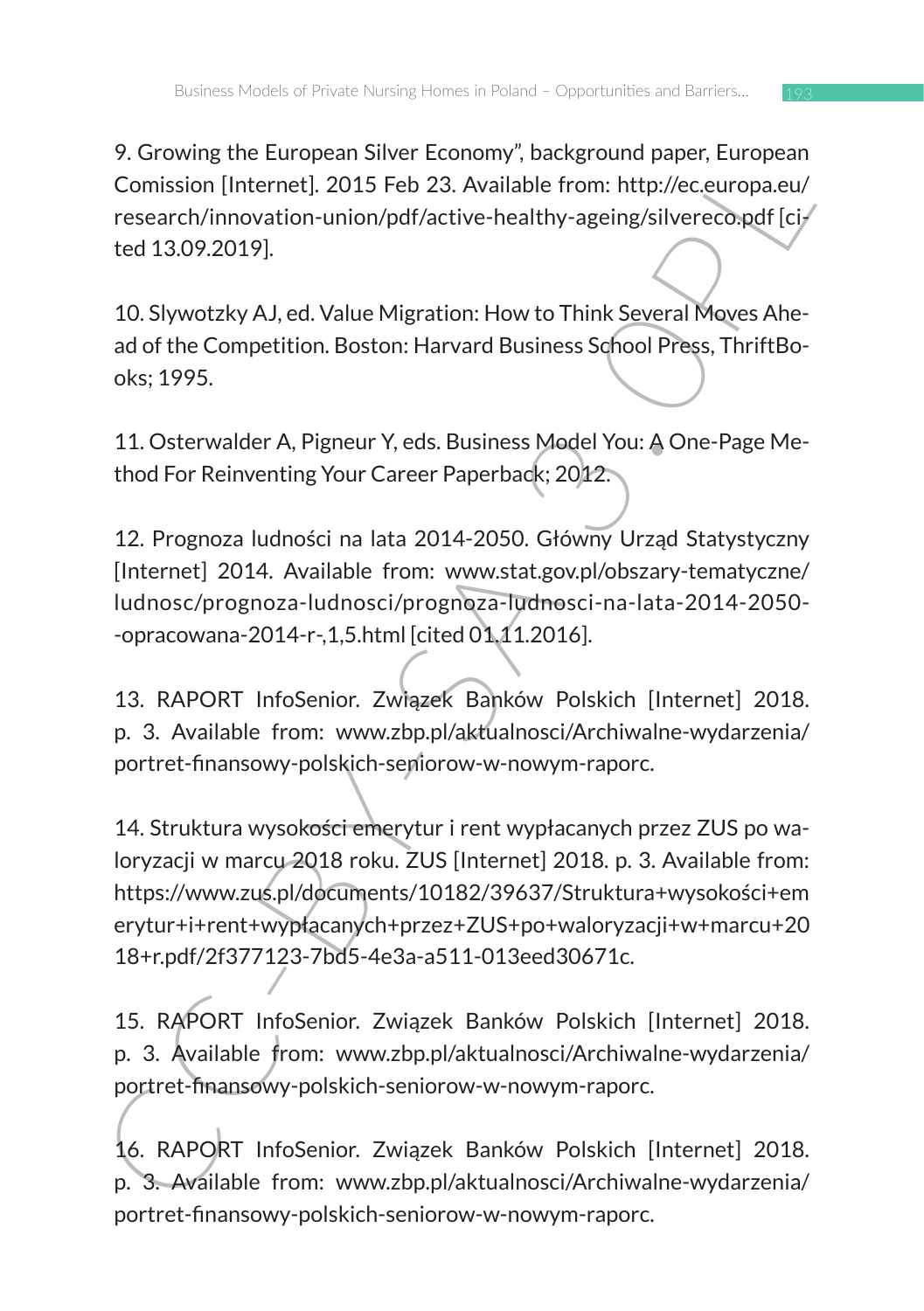17. Zdrowie i ochrona zdrowia w 2016 r. GUS [Internet] 2017. p. 75. Warszawa. Available from: https://stat.gov.pl/obszary-tematyczne/zdrowie/ zdrowie/zdrowie-i-ochrona-zdrowia-w-2016-r-,1,7.html.

18. Kostka T. Stan opieki geriatrycznej w Polsce – czerwiec 2018. Konsekwencje zmian wprowadzonych przepisami o sieci szpitali dla opieki medycznej osób starszych. Biuro Rzecznika Praw Obywatelskich; 2018; Warszawa. p. 10.

19. Ile zarabia opiekun osób starszych? wynagrodzenia.pl [Internet]. Available from: www. wynagrodzenia.pl/moja-placa/ile-zarabia-opiekun--osob-starszych [cited 25.09.2019].

17. Zurowe locurious autouris, the system current and account to the system of the system of the system of the system of the system of the system of the system of the system of the system of the system of the system of the 20. Długofalowa Polityka Senioralna w Polsce na lata 2014-2020 w zarysie. Ministerstwo Pracy i Polityki Senioralnej [Internet] 2013. p. 14. Warszawa. Available from: https://das.mpips.gov.pl/source/Dlugofalowa%20 Polityka%20Senioralna%20w%20Polsce%20na%20lata%202014- 2020%20w%20zarysie.pdf.

21. Ranking oferty prywatnych domów seniora w Polsce [Internet]. Available from: www.domyseniora.pl/?command=search\_location&geo=1&id\_lokalizacji=&kat=177.

22. Staszewska A. Czynniki demograficzne, społeczno-kulturowe oraz formalno-prawne modeli biznesowych prywatnych domów seniora w Polsce. Przedsiębiorczość i Zarządzanie 2017; 18: 311-323.

23. Rozporządzenie Ministra Rodziny, Pracy i Polityki Społecznej z dnia 17 stycznia 2018 r. zmieniające rozporządzenie w sprawie domów pomocy społecznej (Dz.U. z 2018 r. poz. 278).

24. www.jovimed.pl/all-day-care?gclid=CjwKCAjwr8zoBRA0Ei wANmvpYPElPuSDf4RBNpg-y7GY4pClAou\_3Hnn45huRr5K8ZcU 2su6G-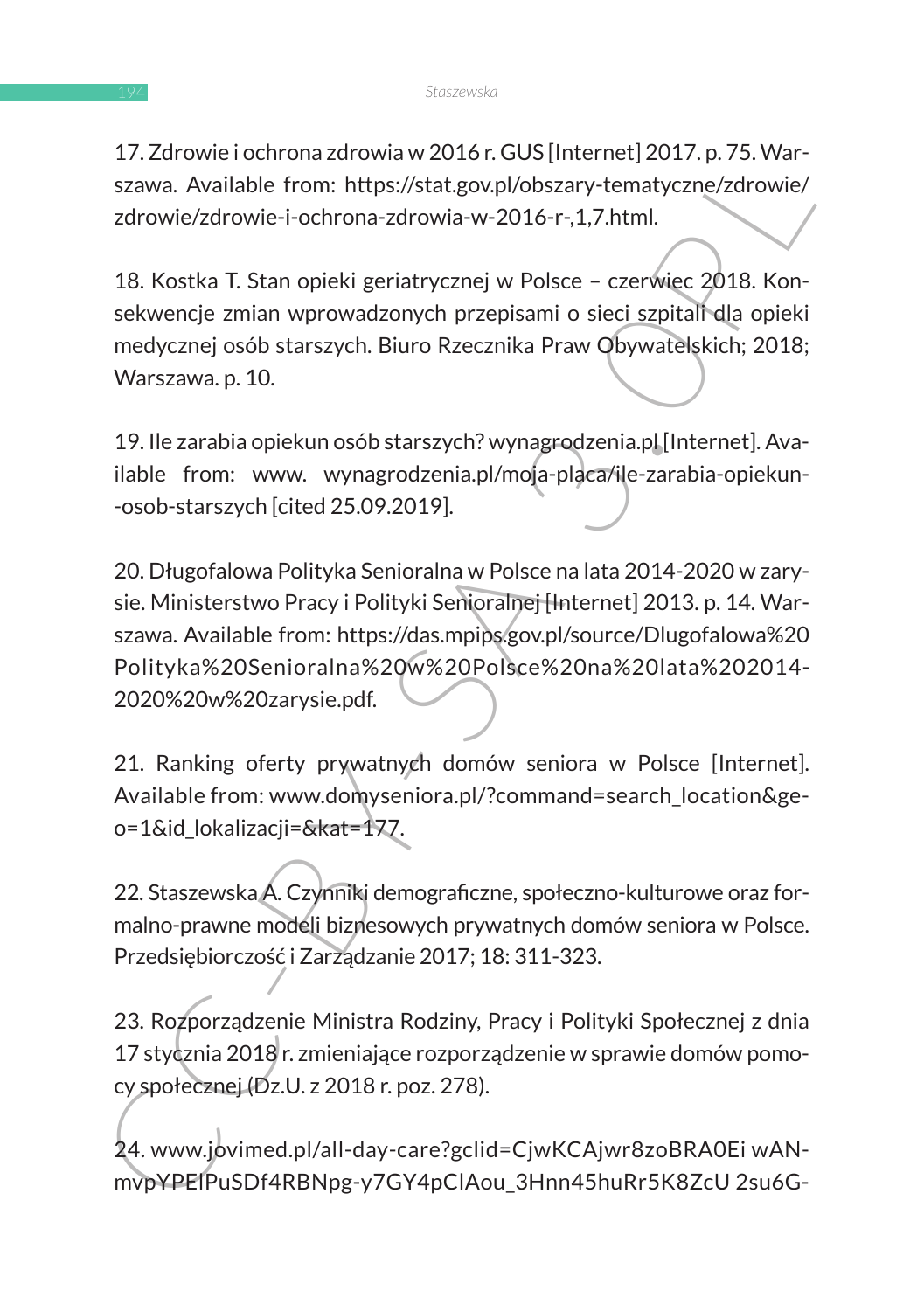XAIno-Cycloquelow-Dwin Unis-Xivwww.unacare.phonon-piersioner laving<br>
pobyty-stale; https://www.unacare.phonon-piersioner-aving-<br>
gclid=CjwKCAjw0tHoBRBhEiwAvP1GFUIZBwk8RQZ0jtPiPrZ2Ahl-79<br>
gclid=CjwKCAjw0tHoBRBhEiwAvP1GFUIZB ZxqhoCQQQQAvD\_BwE; https://www.luxcare.pl/dom-opieki/oferta/ pobyty-stale; https://www.luxmed.pl/lp/tabita\_opiekanadstarszymi/? gclid=CjwKCAjw0tHoBRBhEiwAvP1GFUIZBwk8RQZ0jtPiPrZ2AhI-7B 4glOicWFFhaHqZAkOy9pT-AoWeBxoCpjMQAvD\_BwE; https://lesnydomseniora.pl/oferta-pobytow-stalych/.

25. Pochrzęst-Motyczyńska A. Tak wyglądają luksusowe apartamenty dla seniorów [Internet]. 23 lipca 2016. Available from: www.warszawa. wyborcza.pl/warszawa/1,34862,20440448,tak-wygladaja-luksusowe- -apartamenty-dla-seniorow-czynsz-od.html [cited 20.09.2019].

26. Raport: Perspektywy rozwoju budownictwa senioralnego w Polsce Obecne i przyszłe problemy związane z zapewnieniem lepszych mieszkań dla polskich seniorów [Internet] 2019. Warszawa. Available from: http:// www.reas.pl [cited 27.09.2019].

27. http://www.wixamsvillage.co.uk/?gclid=Cj0KCQjw8svsBRDqARIs-AHKVyqHWbfnbSNHRwtK1JIxuw8enGss5HGMRhyOYB4scvWpbx2Jo o9owMr0aAqAQEALw\_wcB [cited 22.09.2019].

28. Green House Project [Internet]. Available from: www.thegreenhouseproject.org/about/visionmission [cited 20.09.2019].

29. Zimmerman S, Bowers BJ, Cohen LW, Grabowski D, Horn S, Kemper P. Research Collaborative New Evidence on the Green House Model of Nursing Home Care: Synthesis of Findings and Implications for Policy, Practice, and Research. Health Serv Res 2016; 51: 475-477.

30. Lum TY, Kane RA, Cutler LJ, Yu TCh. Effects of Green House® Nursing Homes on Residents' Families, Health Care Financing Review 2008; 30(2): 36-38.